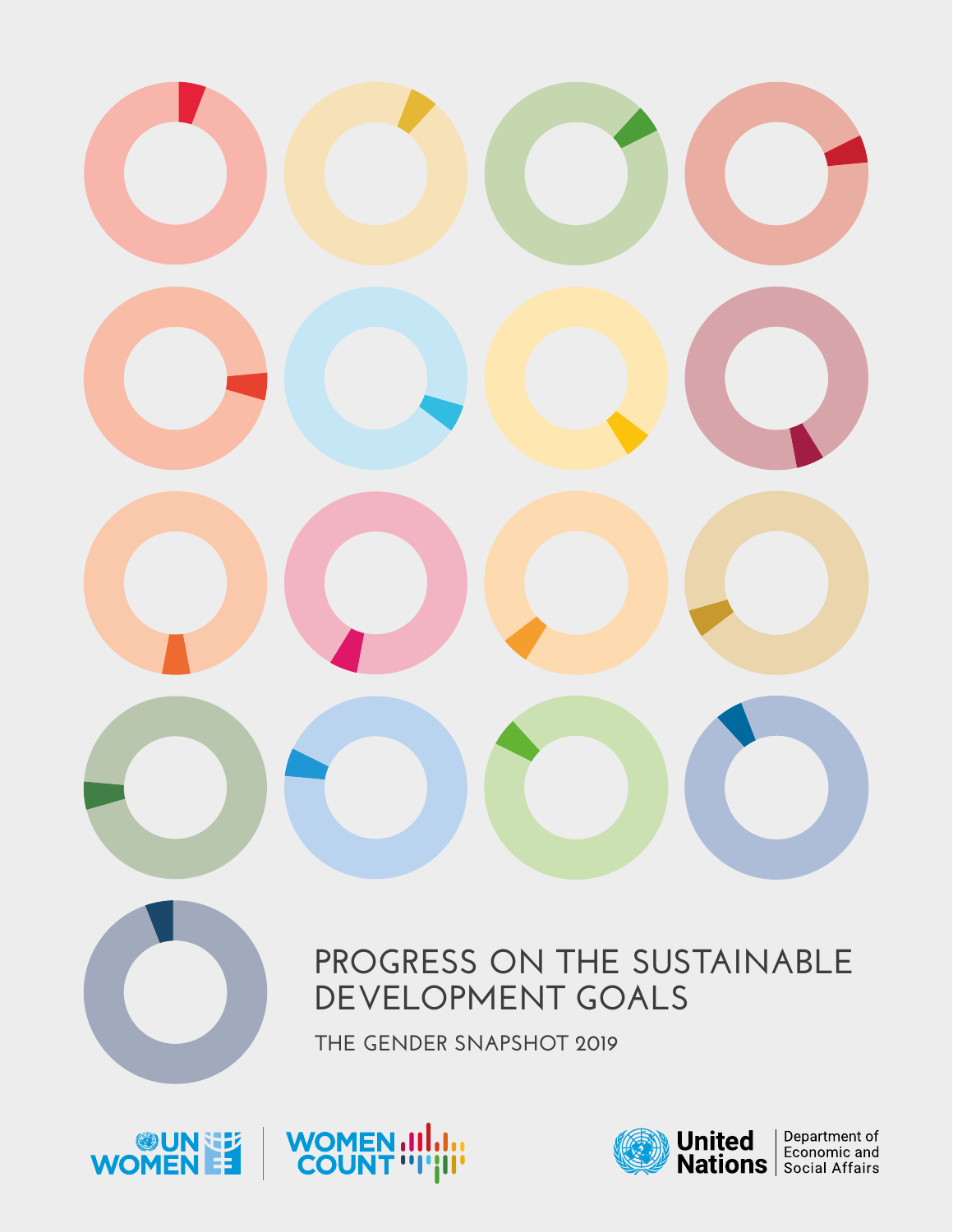

### **Snapshot of gender equality across the Sustainable Development Goals**



More women than men live in poverty, especially during their peak childbearing years.

Women and girls around the world are

### **4% MORE LIKELY**

than men and boys to

live in extreme poverty, and the risk rises to

### **25%**

for women aged 25 to 34.



Unequal power relations in households render women more vulnerable to food insecurity.

Globally, women had a

### **10%**

#### **HIGHER RISK**

of experiencing food insecurity than men in 2018.



Access to skilled birth attendance is strongly associated with wealth and urban residence.

In 2017, nearly

### **300,000 WOMEN DIED**

from complications related to pregnancy and childbirth.

In least developed countries, only

### **61%**

**OF BIRTHS** were attended by skilled health personnel in 2018.



### An estimated **15 million GIRLS** and **10 million BOYS**

of primary-school age are out of school.



### **18% OF WOMEN AND GIRLS**

aged 15 to 49 have experienced physical and/or sexual violence by an intimate partner in the past 12 months.

In the 30 countries where female genital mutilation (FGM) is concentrated,

### **1 in 3 GIRLS**

aged 15 to 19 had been subjected to this harmful practice in 2017.

Women spend

### **3x**

as many hours as men each day in unpaid care and domestic work.

Based on 2018 data from 69 countries, only

### **19%**

#### **OF COUNTRIES**

have a comprehensive system to track budget allocations for gender equality.

Women comprised

**39% OF THE WORKFORCE** in

2018, but held only **27%**

**OF MANAGERIAL POSITIONS.**

Worldwide, only

**1 in 4**

parliamentary seats are held by women.

According to data from 51 countries, only

**57%** 

**OF WOMEN** aged 15 to 49 who are married or in a union make their own decisions about sexual relations and the use of contraceptives and reproductive health services.



In collecting drinking water, women and girls carry the heaviest burden.

Women and girls are responsible for water collection in

### **80%**

### **OF HOUSEHOLDS**

without access to water on premises, according to data from 61 developing countries.

# **AFFORDABLE AND CLEAN ENFRGY**

In 2017, an estimated

### **3 billion PEOPLE**

worldwide lacked clean cooking fuels and technologies.

Girls in households that use solid fuels for cooking spend

### **18 hours A WEEK**

gathering fuel, compared to 5 hours a week in households using clean fuels, according to data from 13 sub-Saharan African countries.



Wide gender gaps persist in labour force participation.

The labour force participation rate of women aged 25 to 54 is

### **55%**

versus 94% for men in the same age group.

#### **INDUSTRY, INNOVATION** AND INFRASTRUCTURE



Globally, less than

### **1 in 3**

**OF ALL RESEARCH POSITIONS** are held by women.



Women are made vulnerable by discriminatory migration policies.

An assessment of migration policies related to family reunification from 45 countries shows that

### **71%**

impose some **RESTRICTIONS ON SPOUSES AND PARTNERS JOINING MIGRANTS IN THE HOST COUNTRY.**

In other cases, women's migration status is tied to a resident or citizen spouse, preventing them from living autonomous lives and heightening already unequal power relations and possible exposure to

violence.

Women are overrepresented in slums in

### **70%**

**OF COUNTRIES** where data are available.



### Globally,

### **38.7%**

**OF EMPLOYED WOMEN**  are working in agriculture, forestry and fisheries, but

**ONLY 13.8% OF LANDHOLDERS**

are women.

The **LACK OF SEX-**

**DISAGGREGATED DATA**  in the environment domain affects the development and implementation of effective policies and programmes to address the gender-environment nexus.



Achieving the SDGs for women and girls requires an enabling environment and a stronger commitment to partnership and cooperation.

### Of the **\$117 billion**

in ODA commitments received by developing countries, only

### **38%**

targeted gender equality and women's equality as either a significant (secondary) or principal (primary) objective.

Trafficking, which tends to increase in crises, including conflict and post-conflict situations, puts women's and girls' rights in severe jeopardy.

### **3 in 4**

**HUMAN TRAFFICKING VICTIMS** are women and girls.

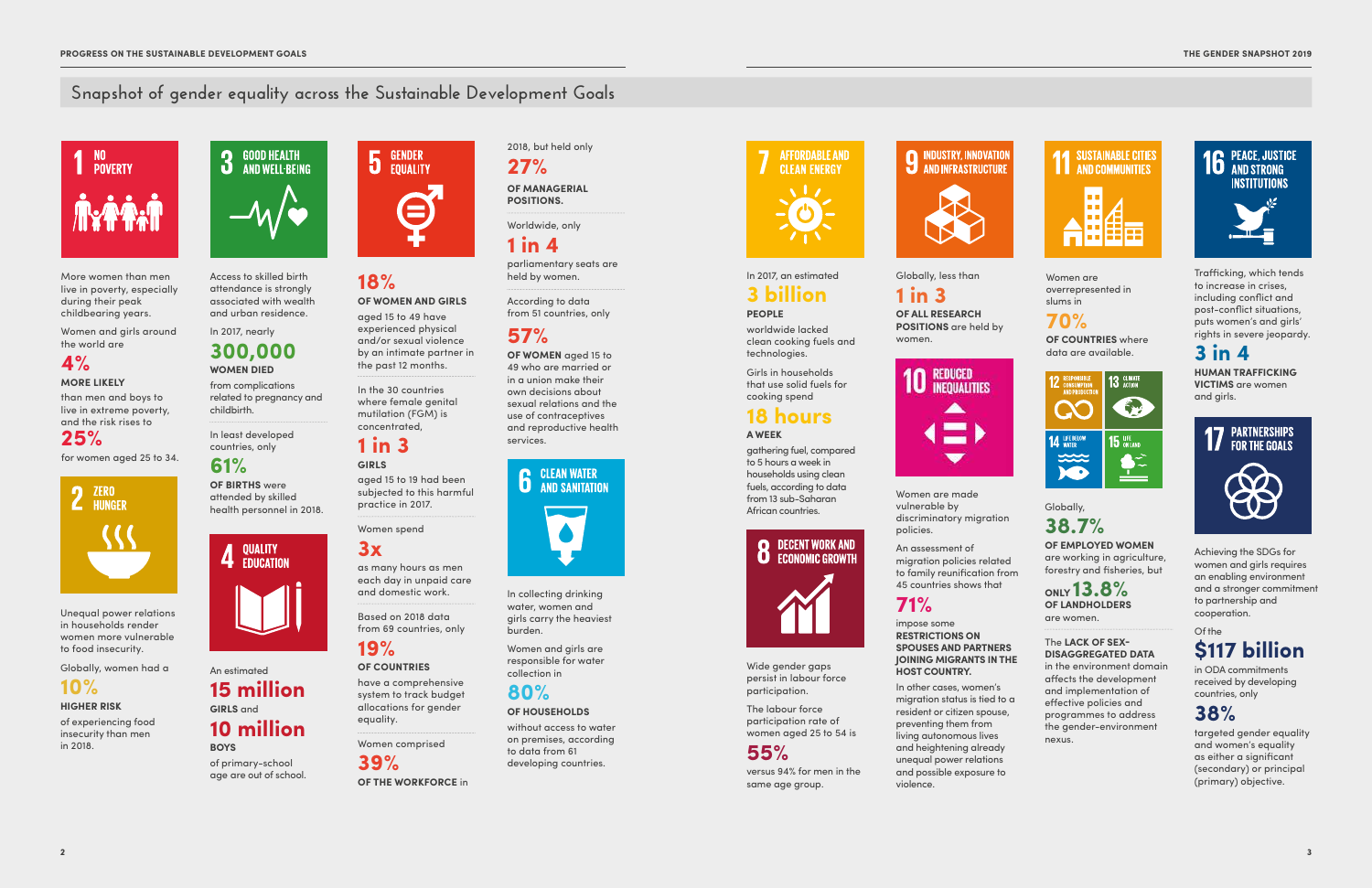# LEAVE NO WOMAN **OR GIRL BEHIND:**

### **Why a multidimensional and multisectoral approach matters**

### **Who is being left behind?**

The 'leave no one behind' approach aims to identify not only who is left behind, but also the ways in which marginalization and exclusion are experienced. Analyses across countries of who is being left behind demonstrates that among the most disadvantaged are women and girls who face the compounded effects of gender-based and other forms of discrimination. The factors that contribute to women's and girls' disadvantage do not operate in isolation. Differences related to wealth, location and ethnicity, for instance, combine to create deep pockets of deprivation across a range of Sustainable Development Goals (SDGs)—from access to education and health care to clean water and decent work.

### **IN FOCUS**

### **Inequality by wealth, location and ethnicity**

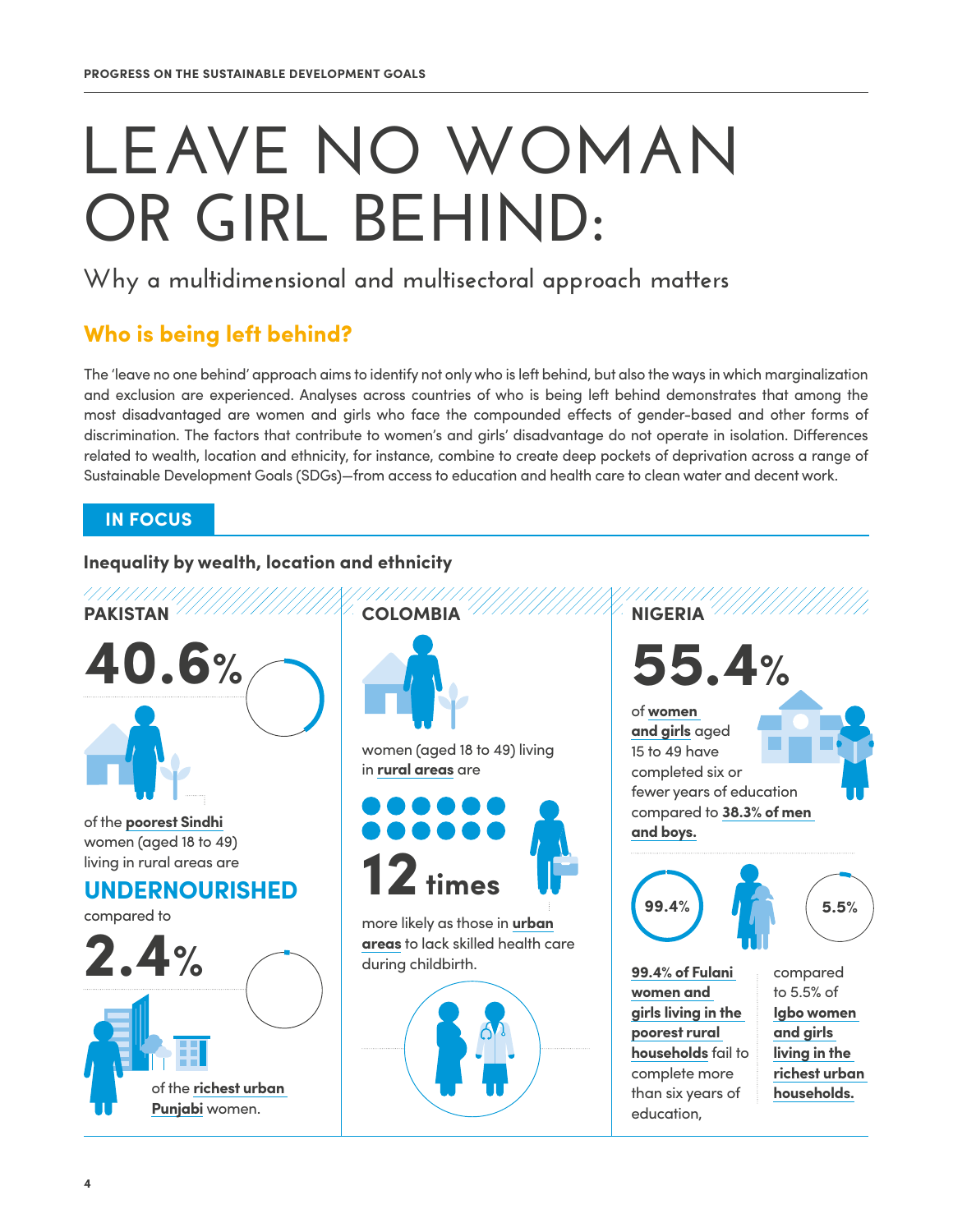### **Why is data disaggregation across multiple dimensions important?**

As the previous examples show, disaggregation by sex alone fails to adequately reflect the groups of women and girls who are most deprived. Identifying those furthest behind requires simultaneous disaggregation of data by multiple dimensions, including income, sex, age, race, ethnicity, migration status, disability, geographic location and other characteristics relevant to national contexts. Descriptive statistics for each of the subgroups should be accompanied by qualitative work to understand root causes—the 'why'—for the inequalities observed. Only after assessing the full effects of multiple discrimination and clustered deprivation can policies be tailored to meet the needs of the target population.

### **What are the main challenges?**

The socio-demographic characteristics of as many as 350 million people worldwide are not captured in traditional data sources. They include, for example, the homeless, people in institutions, nomadic populations, migrants and people living in areas hard to reach because of conflict or natural disaster. In many countries, little or no information is collected on persons with disabilities, on racial, ethnic and religious minorities or on gender identity. Even when these subgroups are included in surveys, the sampling may not be stratified. This can make it unsuitable for capturing information about various groups and challenging to draw robust conclusions. Fulfilling the principle of leaving no one behind will require expanding the data on these and other vulnerable groups that have traditionally been invisible in official statistics.

### **HOW CAN THESE CHALLENGES BE ADDRESSED?**

*Countries have committed to identifying marginalized populations and to reporting baseline statistics and progress among these groups. Doing so on a regular basis and disseminating these findings widely*  is essential for ensuring that this information is used by advocates and policymakers to inform political *discourse and bring about needed change.*

**INVESTING IN DATA:** Investment is urgently needed to ensure that high-quality, timely and disaggregated data are available to inform decision-making on all aspects of the SDGs. Increased flows of domestic and international resources and political commitment to national data and statistical systems are imperative.

**GATHERING DATA:** Given that deprivations tend to co-produce and 'cluster' together, identifying the ways in which groups and subgroups are left behind requires a multisectoral approach. Multi-layered disaggregated data should be collected and used across sectors to assess if the same groups and subgroups are being consistently left behind across different SDG-related dimensions of well-being. Modular/multitopic household surveys are useful resources for this important type of sectoral/multidimensional analysis. Designing data collection instruments, using new and alternative data sources, and collaborating with multiple stakeholders while ensuring ethical standards are of utmost importance to adequately capture the realities of disadvantaged groups, including hidden or hard-to-reach populations.

**USING THE DATA:** More effort is needed to map existing data sources, develop inventories of sexdisaggregated statistics and gender-specific indicators, and utilize existing data to track progress over time. Moreover, from a policy point of view, it is vital that strategies to leave no one behind, including those related to measurement, do not contribute to further social fragmentation, stigmatization and/or other forms of harm or abuse of vulnerable groups. Inclusive evidence-based development strategies that increase access to decent employment options as well as public services for historically excluded groups while building universal systems that create a sense of solidarity through risk-sharing, redistribution and universal service provision are vital.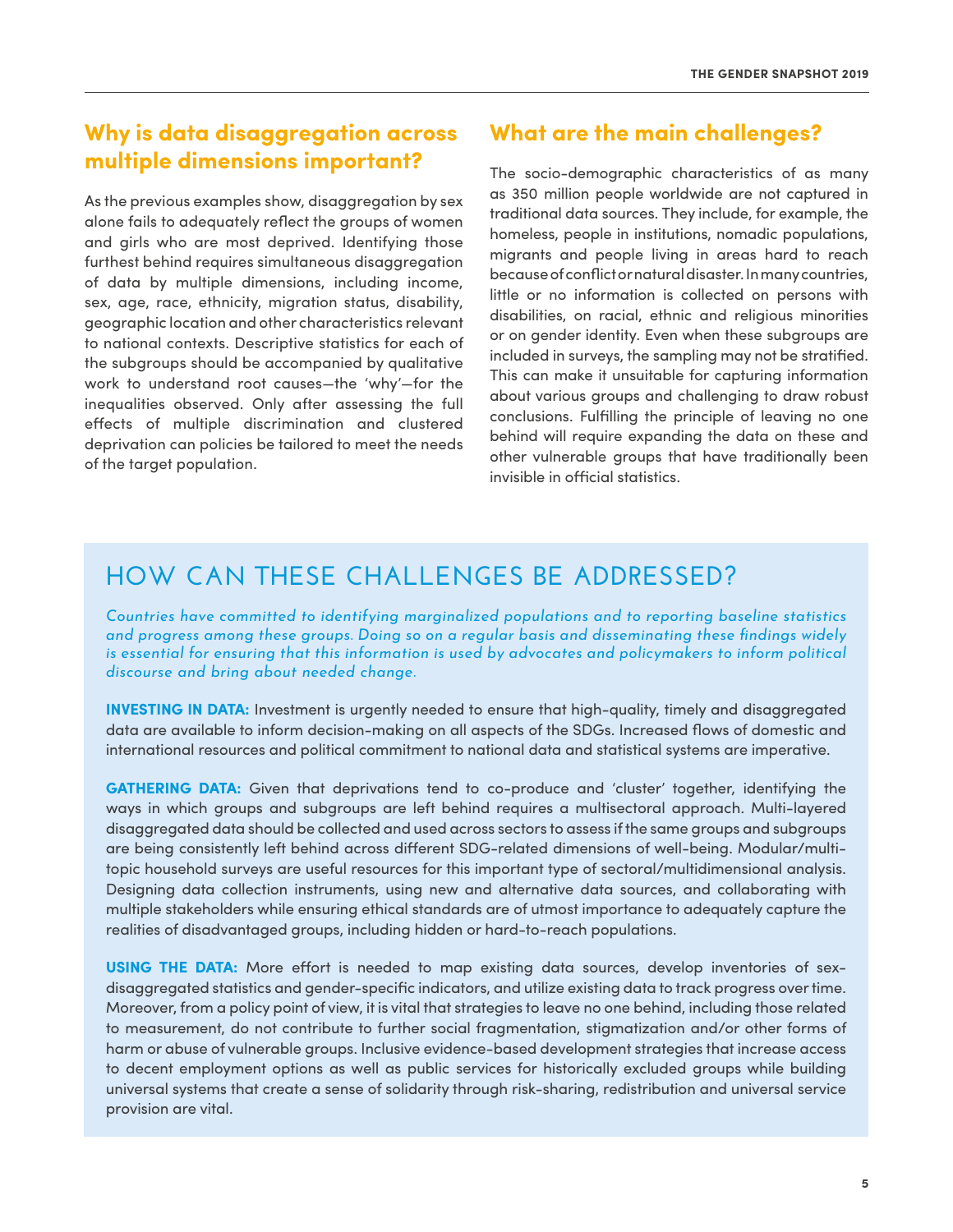

### **More women than men live in poverty, especially during their peak childbearing years**

Women and girls globally are 4 per cent more likely than men and boys to live in extreme poverty. Gender gaps are widest among those aged 25 to 34: Women in this age group are 25 per cent more likely than men to live in extreme poverty.

Gender disparities in rates of extreme poverty can be partially attributed to the disproportionate share of women and girls performing unpaid care and domestic work. Typically, such responsibilities mean that they have less time and fewer opportunities to develop their capabilities and access decent work. Moreover, research shows that women aged 25 to 34 with dependent children (below 5 years of age) are 4.8 percentage points more likely than those who have no young children to live in extreme poverty.

### **FIGURE 1**

### **Proportion of people living in extreme poverty (less than US\$1.90 a day), by age group and sex, 2011−2016 (percentage)**



Source: UN Women and World Bank (forthcoming), based on the World Bank's Global Monitoring Database. Note: The analysis is based on the latest data from 91 developing countries, covering 78 per cent of the world's population.

\* The term 'gender-specific indicators' is used here and in subsequent sections of the Gender Snapshot to refer to indicators that explicitly call for disaggregation by sex and/or refer to gender equality as an underlying objective. For a full list of gender-specific indicators by Goals, see pages 21-23 of this publication.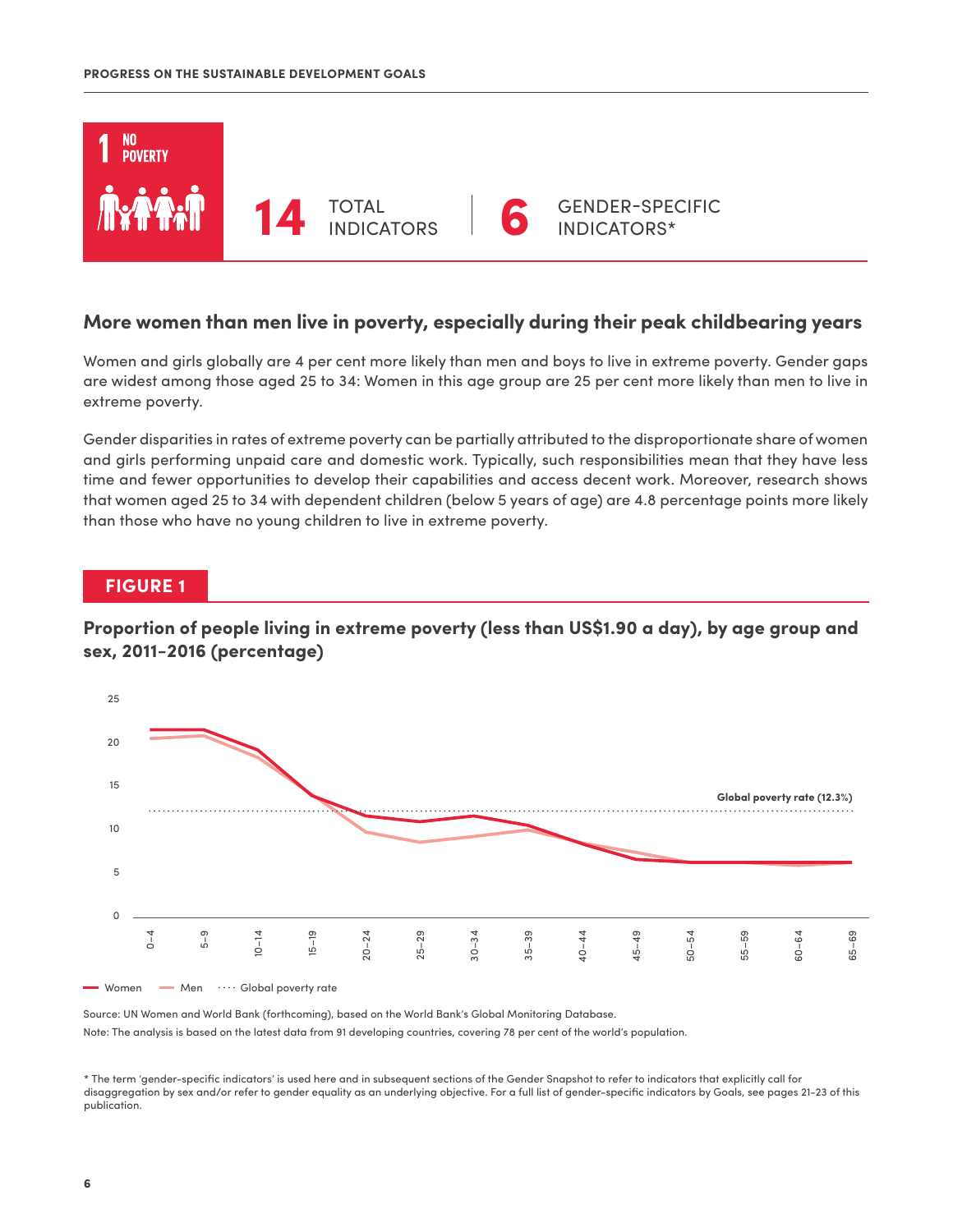

### **Food insecurity affects more women than men**

Unequal power relations at the household level render women more vulnerable than men to food insecurity. Particularly when crises hit or food prices rise, women and girls often become 'shock absorbers', consuming less nutritious food themselves in order to support their families. They also tend to spend more time and energy than men and boys in securing and processing food for domestic consumption.

In 2018, an estimated 9.2 per cent of the world population (more than 700 million people) were exposed to severe levels of food insecurity. The prevalence was slightly higher among women (9.8 per cent) than men (9.1 per cent), with the largest differences found in Latin America and the Caribbean. The gender gaps are larger among those who are less educated, poor and living in urban areas. Controlling for place of residence, poverty status and education, the chances of being food insecure are about 10 per cent higher for women than for men.

### **FIGURE 2**

### **Proportion of people who are moderately and severely food insecure by sex and region, 2018 (percentage)**



Moderate food security **Severe food security** 

Source: Food and Agriculture Organization of the United Nations, 2019.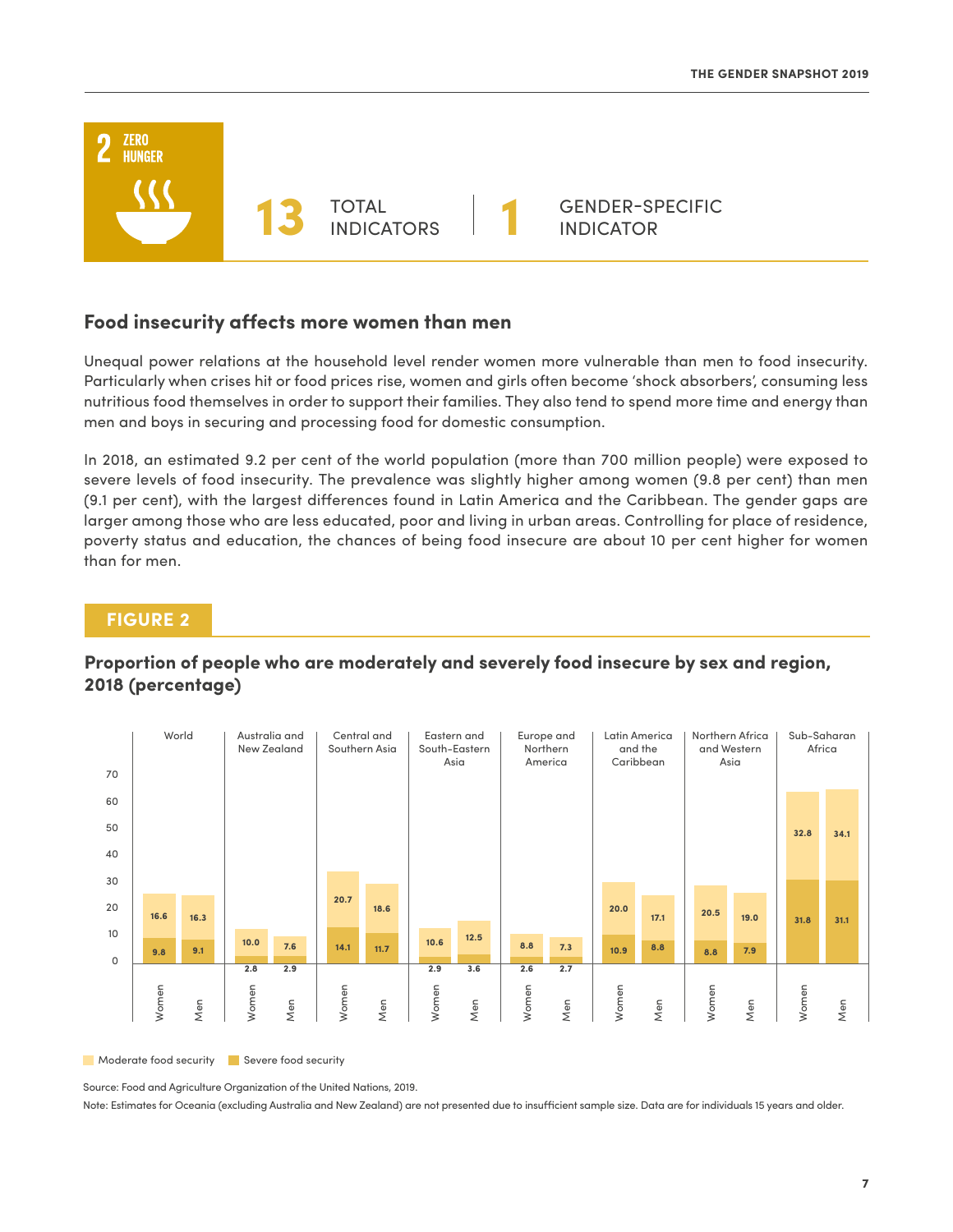

### **Access to skilled birth attendance is strongly associated with wealth and urban residence**

In 2017, nearly 300,000 women died from complications related to pregnancy and childbirth. The chances of delivery-related complications and maternal death are reduced significantly when a skilled health professional is present at childbirth.

Analysis of the latest available data from 64 developing countries indicates large inequalities in access to skilled care during childbirth among women and girls in rural areas and in the poorest households. In Niger, 83 per cent of births in urban areas are attended by a skilled health worker compared to 21 per cent in rural areas. In Guinea, 90 per cent of births in the richest 20 per cent of households are assisted by skilled birth attendants versus 10 per cent in the poorest quintile. When data are simultaneously disaggregated, the compounded effects of various deprivations reveal even starker inequalities. In Colombia, for example, over a third (33.4 per cent) of indigenous women living in the poorest rural households deliver without the assistance of a skilled health professional, compared to 0.1 per cent of women who do not identify with any ethnicity and live in the richest urban households.

### **FIGURE 3**

**Proportion of births in Colombia not attended by skilled health personnel (births in the last five years), by location, wealth and ethnicity, 2015**



Source: UN Women calculations based on microdata from Colombia's Demographic and Health Survey (DHS) (MINSALUD and Profamilia, 2015). Note: For full details regarding this analysis, see UN Women's *Turning Promises into Action: Gender equality in the 2030 Agenda for Sustainable Development* 2018 report.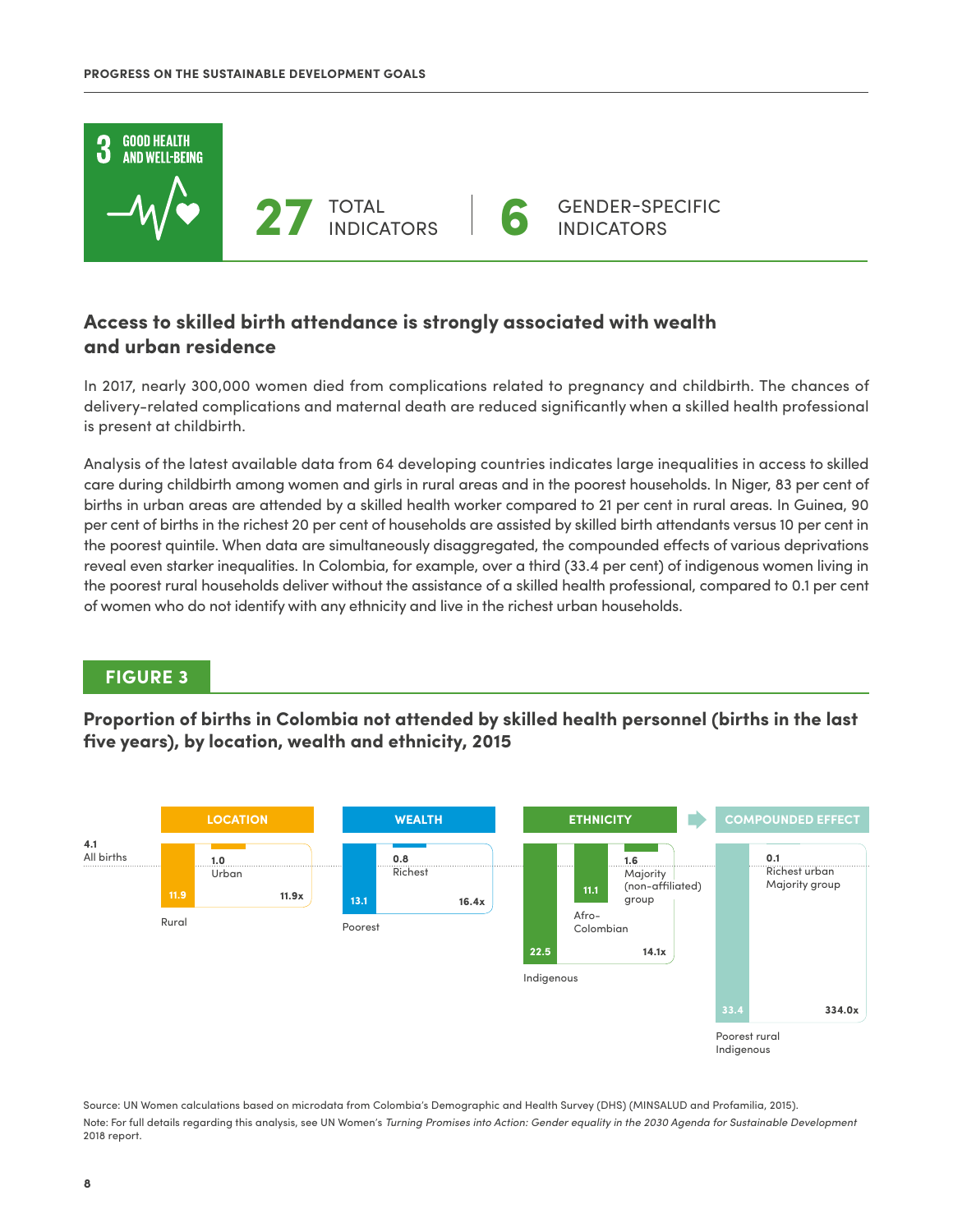

#### **Illiteracy rates are highest among women in the poorest households**

More girls are enrolling in primary education. Nevertheless, 15 million girls of primary-school age will likely never learn to read or write compared to about 10 million boys. Poverty plays a key role in exclusion from education.

Analysis of illiteracy data among women and men aged 15 to 49 across 53 developing countries shows that women living in the poorest households are consistently the most disadvantaged. In the Plurinational State of Bolivia, the illiteracy rate is close to zero among women from the richest 20 per cent of households and among most men. Yet the corresponding figure among women in the poorest 20 per cent of households is 23 per cent. The figure goes up to 29 per cent for Bolivian women from the Quechua indigenous group. In Nigeria, nearly all (99.4 per cent) of Fulani women and girls living in the poorest rural households have less than six years of education. High rates of illiteracy also contribute to deprivations in other areas, including employment opportunities.

### **FIGURE 4**

**Illiteracy rate among population aged 15 to 49, by sex and wealth quintiles, latest available year, 2007−2017 (percentage)**



Source: UN Women calculations based on data from the United States Agency for International Development (USAID), 2019.

Note: Data are for 53 countries and refer to the latest available year for each country (2007−2017). In the key, the richest 20 per cent refers to households in the top 20 per cent of the wealth distribution and the poorest 20 per cent refers to households in the bottom 20 per cent of the wealth distribution.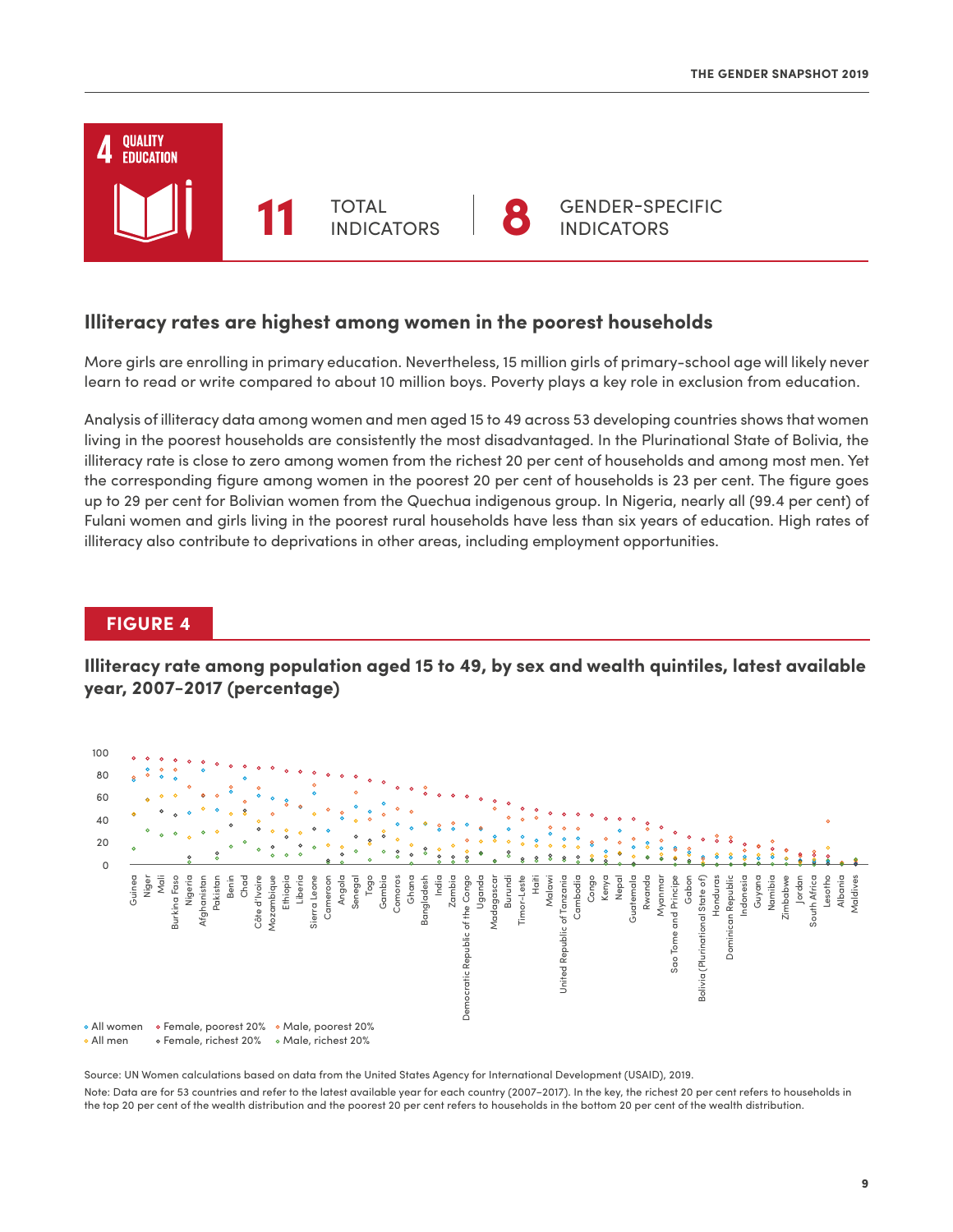

An analysis of 2018 data from 69 countries and areas found that

**only 19%**

**fully met the criteria for establishing a comprehensive system to track budget allocations for gender equality.**

As of January 2019, **women's representation in national parliaments worldwide ranged** from



0 to 61.3%, with an average of

**24%** , **an increase from 19% in 2010.**

At the local level, data from 103 countries and areas show that women's representation in elected deliberative bodies varies from less than 1% to close to parity, at 50%, with a median of



### **Are we on track to achieve Goal 5?**

While some indicators of gender equality are showing progress, such as the significant decline in the prevalence of FGM and early marriage, the numbers overall continue to be alarming. Moreover, insufficient progress on structural issues at the root of gender inequality are undermining the ability to achieve SDG 5. Such root causes include legal discrimination, discriminatory social norms and attitudes, low levels of decision-making on the part of women and girls in sexual and reproductive health issues, and less than full political participation.

### **THE PRACTICE OF CHILD MARRIAGE**

**HAS CONTINUED TO DECLINE AROUND THE WORLD.**

## At least **200**



### **RECENT DATA FROM**

106 countries show that

## **18%**

of **women and girls** aged 15 to 49 who have ever been married or in a union



**THE PRACTICE IS STILL PREVALENT IN MANY COUNTRIES, ESPECIALLY WHERE POVERTY, CONFLICT AND CRISIS ARE RIFE.**

#### **EXPERIENCED PHYSICAL AND/OR SEXUAL PARTNER VIOLENCE**

in the previous

**12 MONTHS.** 

The prevalence is highest in least developed countries, at

**24%**

In these countries, the prevalence

of this harmful practice

### **DECLINED BY**

**25%** between about **2000** and **2018**.

This is largely driven by progress in **South Asia**, where a girl's risk of marrying in childhood

### **DECREASED BY**

#### Women devote roughly

## **3X AS MANY HOURS A DAY**

**TO UNPAID CARE AND DOMESTIC WORK AS MEN.** 

**AT HOME, AT WORK AND IN POLITICAL LIFE, WOMEN ARE TOO OFTEN DENIED DECISION-MAKING POWER.** 



**progress has been made towards gender equality** through the adoption of new legislation and the reform of existing laws.

women and girls have been **subjected to FGM**, according to data from 30 countries.

### **STILL, GAPS REMAIN.**

**68%**



**lack rape laws** 

**based on the principle of consent.** Less than a third of the countries have laws stating that 18 is the minimum age of marriage for women and men, with no exceptions.

Based on data from 53 countries,

According, to data from 51 countries, only

# **57%**

**of women aged 15 to 49 who are married or in union make their own decisions about sexual relations and the use of contraceptives and reproductive health services.**



While women represent

**39%**

**of the global workforce** only

**27%**



#### **of managerial positions**  worldwide were occupied

by women in 2018, up marginally from 26% in 2015.

This limits the time they have available for **paid work**, **education** and **leisure** and further reinforces gender-based social and economic disadvantages.

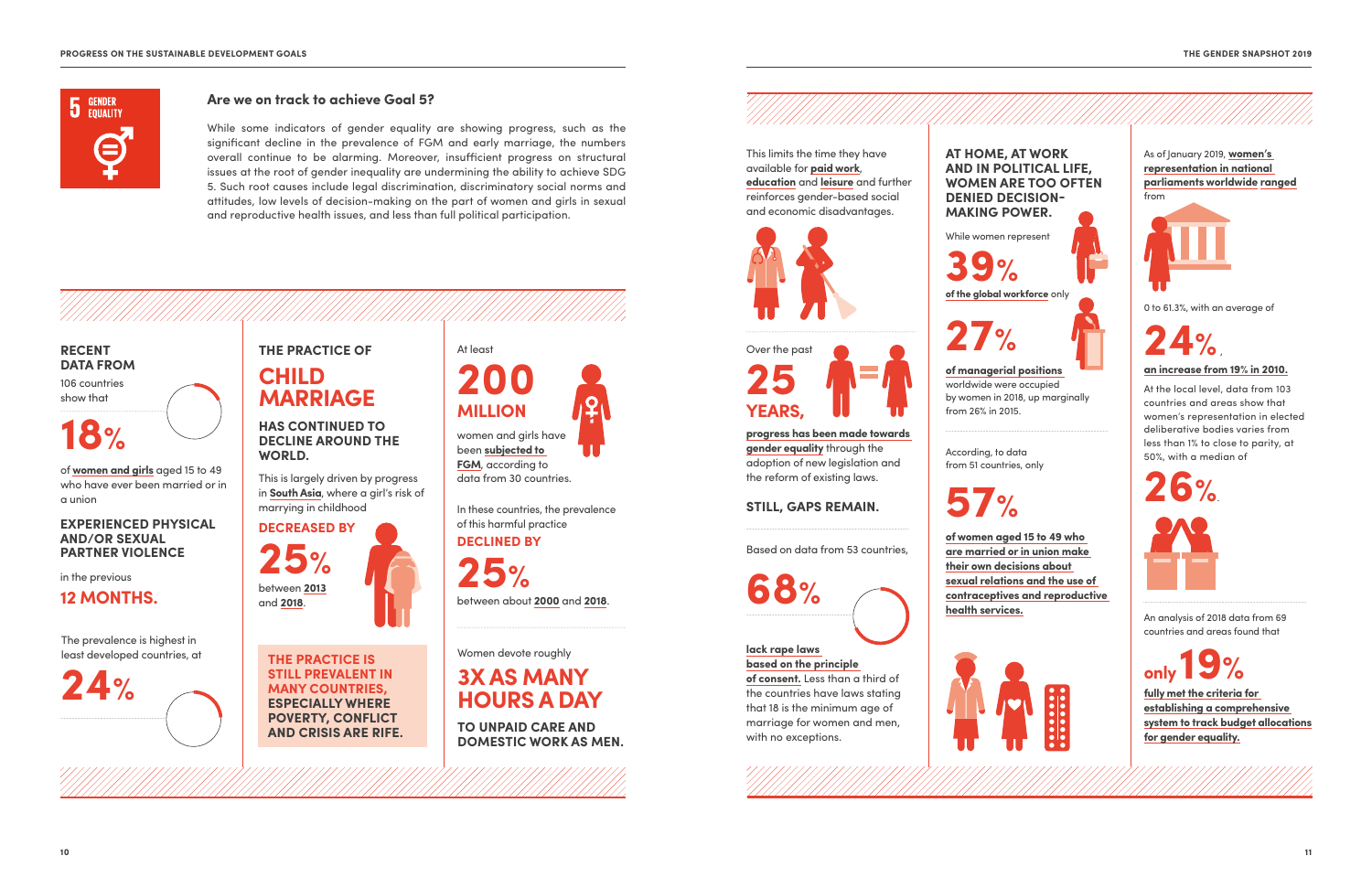

### **Women and girls shoulder the heaviest burden in collecting water for household use**

In 2017, 785 million people lived without basic drinking water services. A majority (400 million) lived in sub-Saharan Africa, where more than half relied on water collected directly from rivers, lakes and ponds. Where running water is unavailable at home, women and girls are the primary procurers of water for household needs, often travelling long distances to get it. In Sierra Leone, for example, more than a quarter of households spend over 30 minutes per day collecting water; 3 in 5 households rely on women for this task and 1 in 7 rely on girls. The average collection time for women and girls is approximately 25 minutes per household per day, which translates into more than 175 million hours each year in Sierra Leone alone.

Not having improved water on premises affects women and girls from marginalized groups the most. For example, in Kenya, 73.3 per cent of Kalenjin women from the poorest rural households do not have access to improved water sources compared to less than 1 per cent of Kikuyu women from the richest urban households.

### **FIGURE 6**

**Proportion of women aged 15 to 49 in Kenya without access to improved water sources at home, by location, wealth and ethnicity, 2014 (percentage)**



Source: UN Women calculations from USAID data, 2019. For the ethnicity analysis, only the four largest ethnic groups sampled in the DHS for Kenya are presented.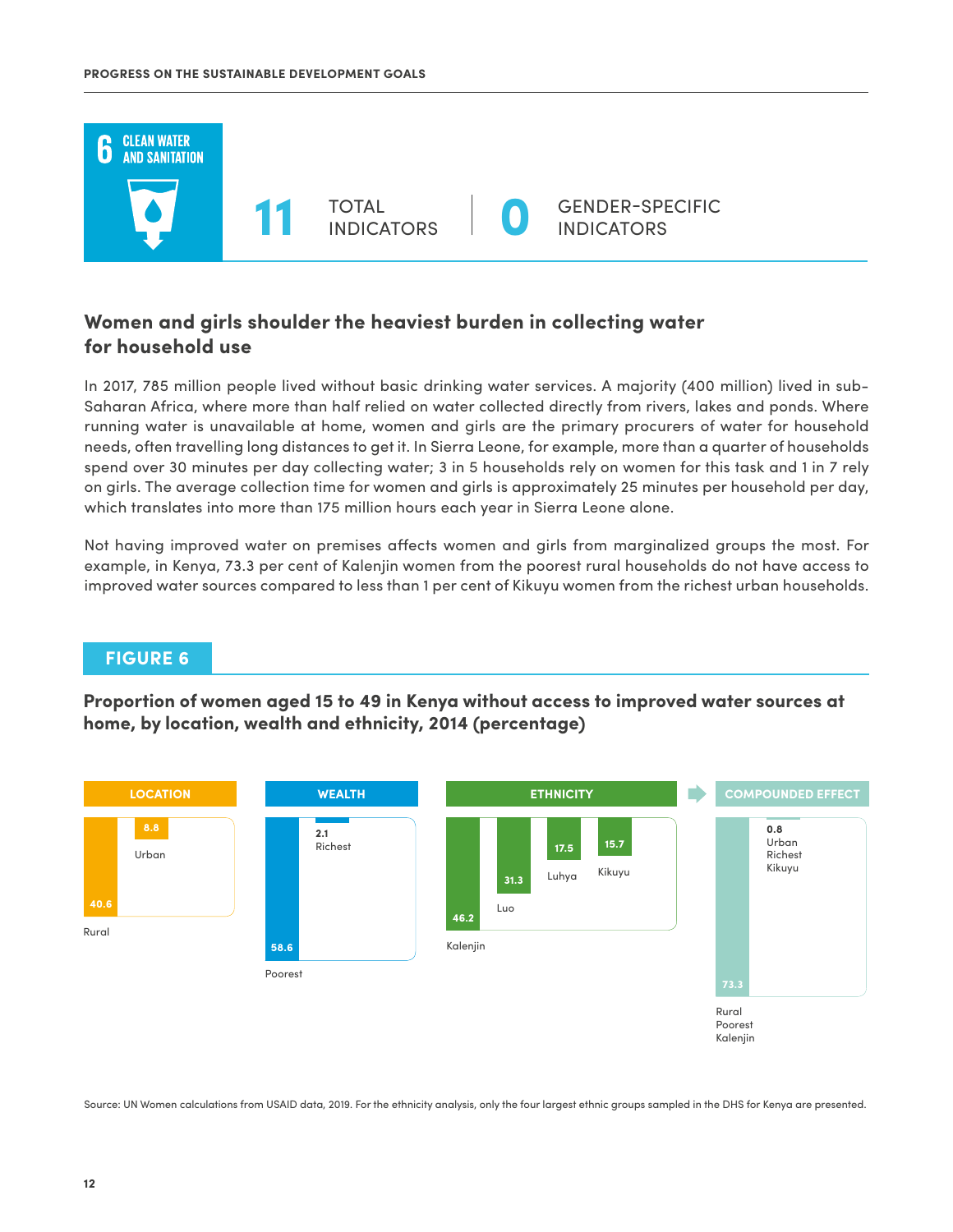

### **Lack of safe cooking fuels and technologies poses serious health risks to women and children, especially in rural areas**

Three billion people worldwide lack access to clean cooking fuels and technologies. Women and children are most adversely affected, since they are typically the main procurers and users of household energy.

Across 124 countries, 52 per cent of the population still rely on solid fuels, including wood, crop wastes, charcoal, coal or dung. Often, these and other unclean fuels (including kerosene) are used with inefficient technologies such as open fires and leaky stoves, leading to high levels of household air pollution. The use of solid fuels for cooking and heating is highest in sub-Saharan Africa, at 81.5 per cent of the population, and as high as 92.2 per cent in rural areas.

Rural populations rely on solid fuels to a much greater extent than urban populations. Deep disparities are also found among rich and poor countries. Less than 5 per cent of the population in high-income countries use solid fuels compared to 91 per cent in low-income countries and 56 per cent in lower-middle-income countries.

### **FIGURE 7**

**Proportion of population using solid fuels, by region and location, latest available year, 2013 and 2016 (percentage)** 



Urban Rural **Average** 

Source: UN Women calculations based on data from the World Health Organization, 2016.

Note: Regional aggregates for Europe and Northern America should be treated with caution as estimates are based on less than 50 per cent of countries and/or less than 66 per cent of the region's population.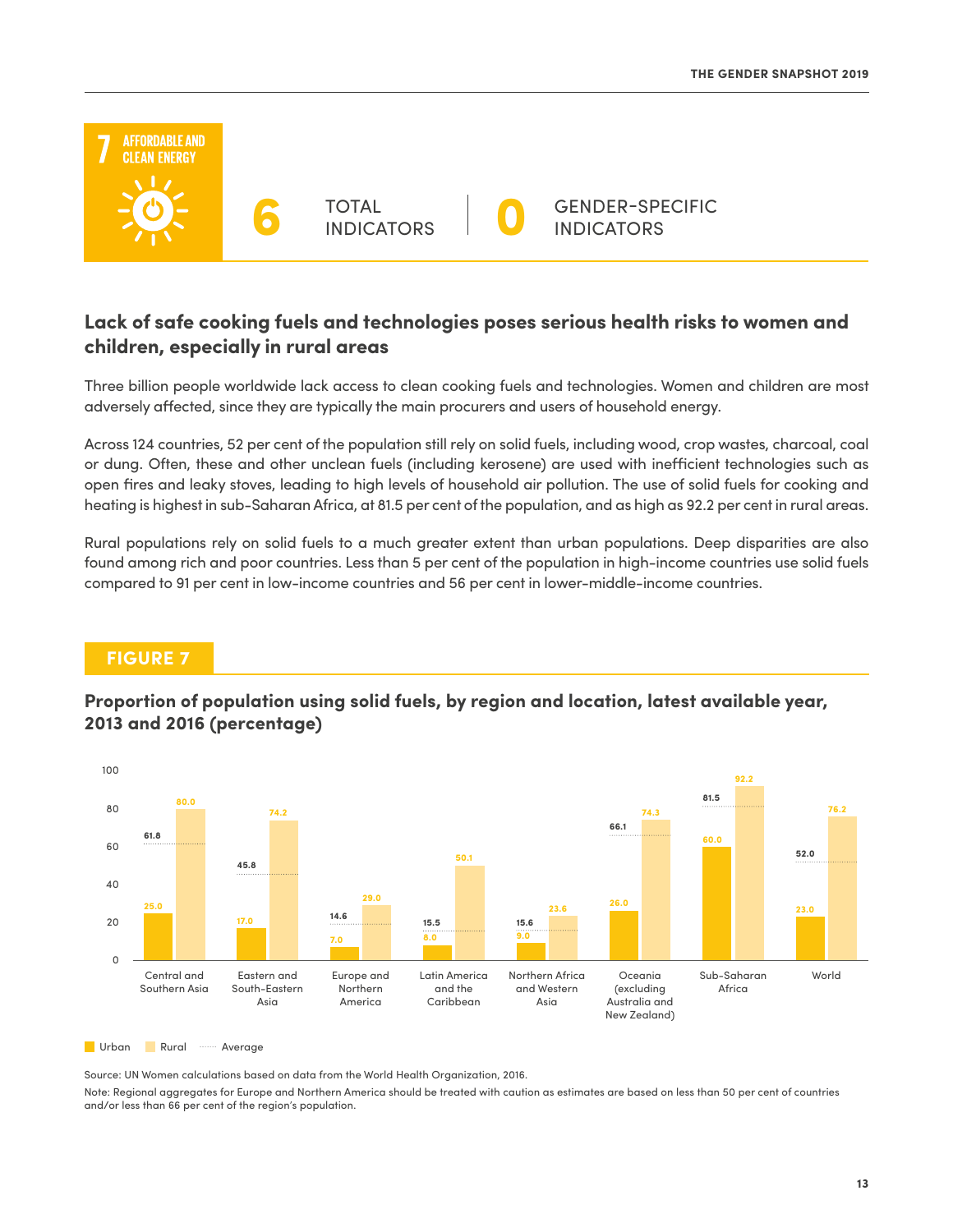

### **Wide gender gaps persist in labour force participation**

In 2018, young women were more than twice as likely as young men to be unemployed or outside the labour force and not in school or in a training programme.

The latest data also point to persistent gaps in labour force participation among women aged 25 to 54, which stands at 55 per cent versus 94 per cent for men in the same age group. When data are disaggregated by marital status, they show that marriage and childbearing often dampen women's labour force participation, while having the opposite effect for men. Data for 93 countries show that just over half (52.1 per cent) of women aged 25 to 54 who are married or in union are in the labour force, compared to 65.6 per cent of women who are single or never-married and 72.6 per cent of women who are divorced or separated. Men's labour force participation shows far less variation by marital status. Men who are married or in union show the highest rate of labour force participation, at 96.1 per cent.

### **FIGURE 8**

### **Labour force participation among those aged 25 to 54, by sex and marital status, latest available year, 2007−2018 (percentage)**



#### Men Women **I** Percentage-point difference

Source: UN Women calculations based on data from the International Labour Organization, 2018, Luxembourg Income Study (various years) and Australian Bureau of Statistics, 2016.

Notes: Data for the latest available year for each country were used, ranging from 2007 to 2018 for a sample of 93 countries. Aggregate figures above are weighted averages based on population figures for persons aged 25 to 54 obtained from the United Nations Department for Economic and Social Affairs, 2017.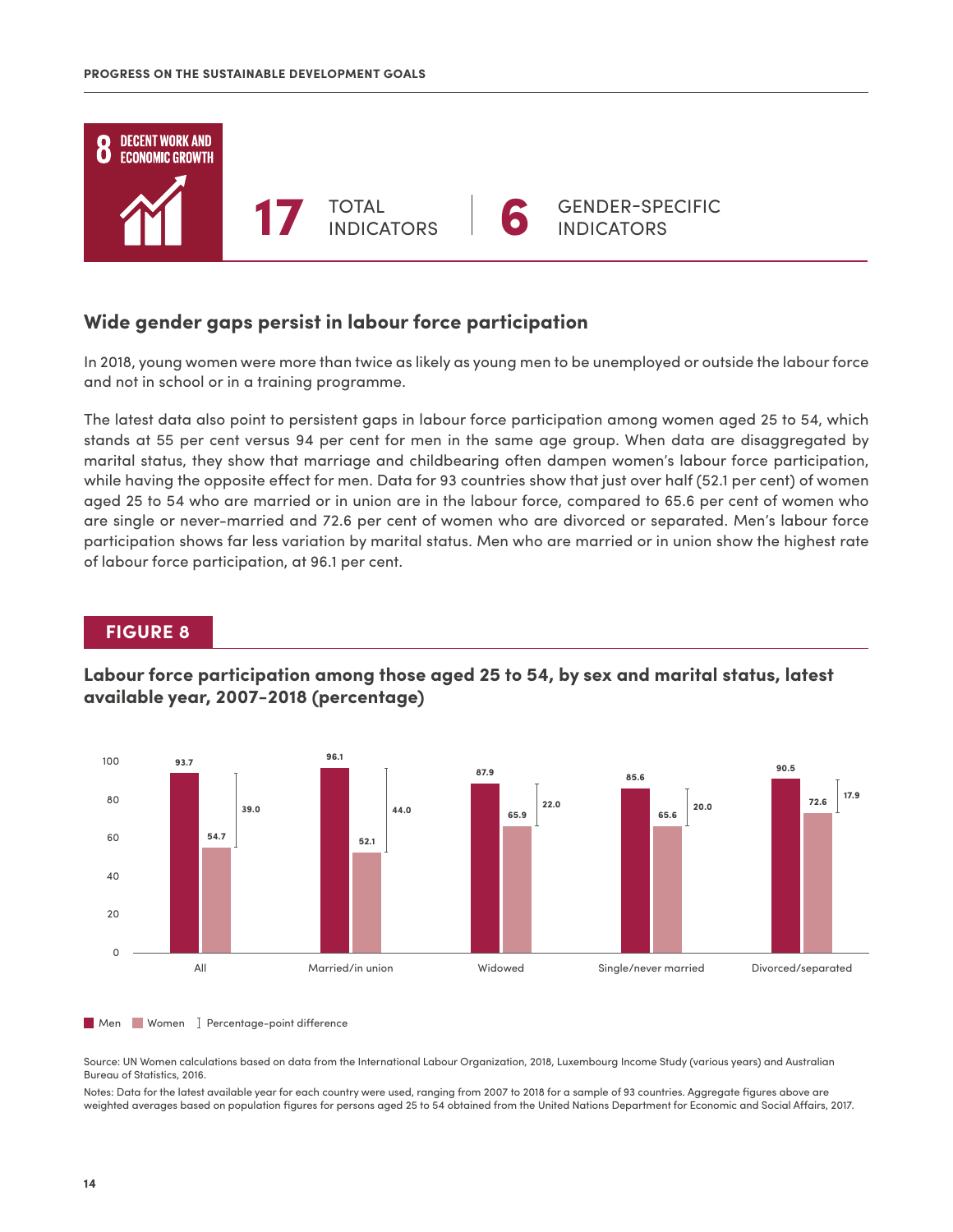

### **Women hold less than a third of the world's research positions**

Jobs in research and innovation, which are driving the transformation towards the 'knowledge economy', continue to be dominated by men.

On average, women comprise 28.8 per cent of the world's researchers, but large variations are found across regions. In developing countries, three times more men than women are in research positions; in developed countries, there are twice as many men researchers as women. Relatively high levels of representation among women are found in New Zealand (52 per cent) and Latin America and the Caribbean (47 per cent). Conversely, in Europe and Northern America, Central and Southern Asia, sub-Saharan Africa, and Eastern and South-Eastern Asia (excluding China), women make up, on average, 35 per cent, 33 per cent, 31 per cent and 25 per cent of researchers, respectively.

### **FIGURE 9**

#### **Share of female researchers, latest available year**



Source: United Nations Educational, Scientific and Cultural Organization's Institute for Statistics, 2019.

\* Data for the SDG region of Australia and New Zealand are for New Zealand only due to unavailability of data for Australia.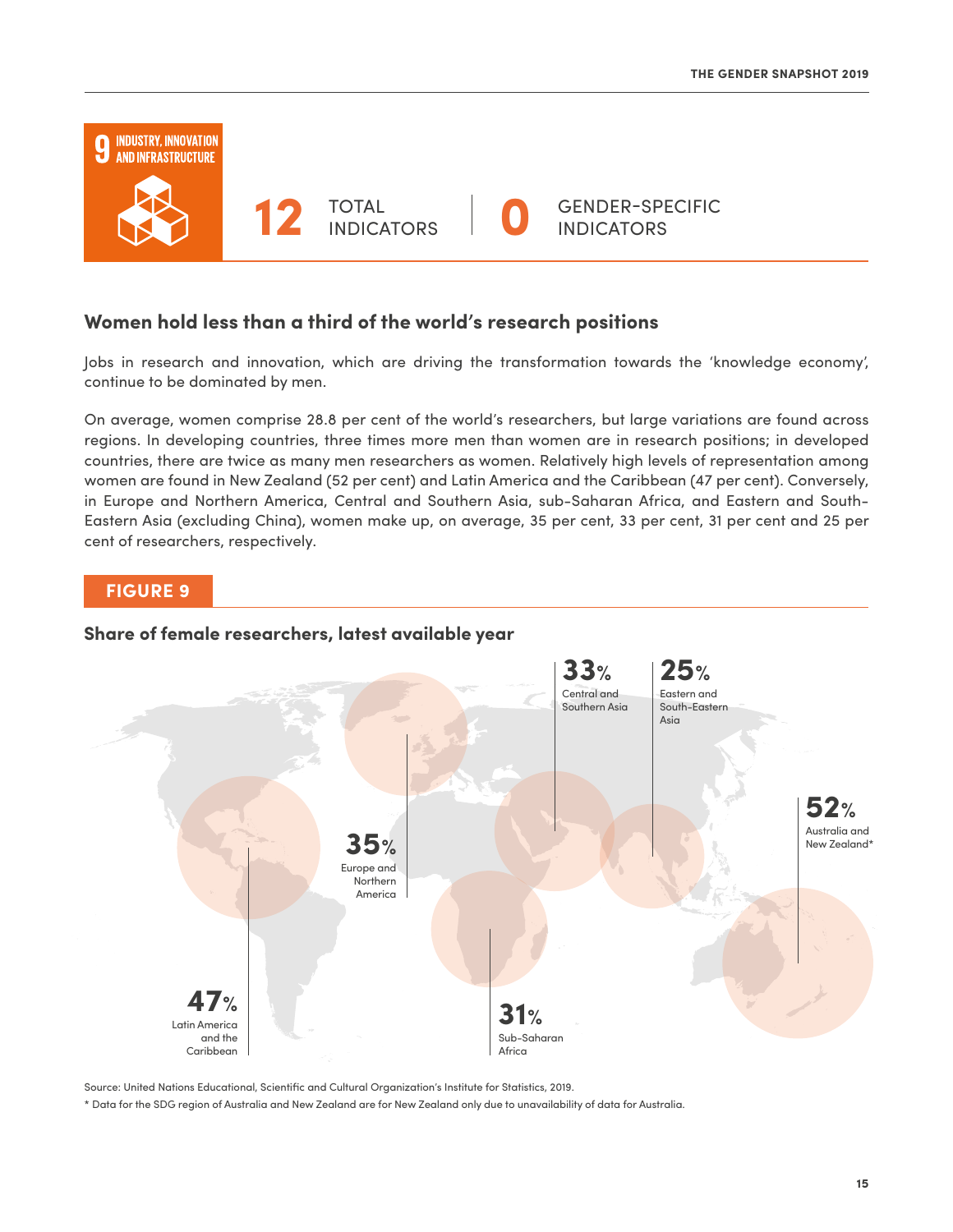

### **Unfavourable family reunification policies for migrants make women more vulnerable**

Around the world, millions of people have been forced from their homes and sought safe haven elsewhere as a result of conflict, disrupted livelihoods, climate change, natural disasters and deeply entrenched gender inequalities, including violence against women. Well-planned and managed migration policies are essential to ensuring their wellbeing and to supporting families separated, often for years, as a result of migration.

Where such policies are lacking, women and their families face many risks that can compromise their well-being and autonomy. Discriminatory migration policies, for example, can weaken women's bargaining position within their families by making their right to remain in a country dependent on a resident or citizen spouse. Such policies can also restrict women's access to paid work and, in some cases, also separate women from their spouses.

An assessment of migration policies related to family reunification from 45 countries in Europe and Northern America, Western Asia, and Australia and New Zealand shows large variations. Most countries (71 per cent) impose some restrictions on spouses and partners joining migrants in the host country and/or use a narrow definition of family; a far smaller proportion impose restrictions on minor children joining their parents. Rights related to the autonomous residence of spouses and children (independent to that of the sponsor) are also lacking across countries, leaving women more vulnerable.

### **FIGURE 10**



#### **Favourability of family reunification policies, 2014**

Source: Barcelona Centre for International Affairs and the Migration Policy Group, 2015.

Notes: UN Women calculations based on the 2014 Migrant Integration Policy Index database for 45 countries. 'Highly favourable' indicates that countries have generally favourable policies with respect to the given policy dimension (score of 100). 'Unfavourable' indicates unfavourable policies (a score below 50). 'Partially favourable' is used to denote cases in which a policy is favourable toward migrants and their families in some way, but only partially or with conditions (score of 50 or above but below 100).

For more information regarding the classification of family reunification policies, see UN Women's *Progress of the World's Women 2019-2020* report.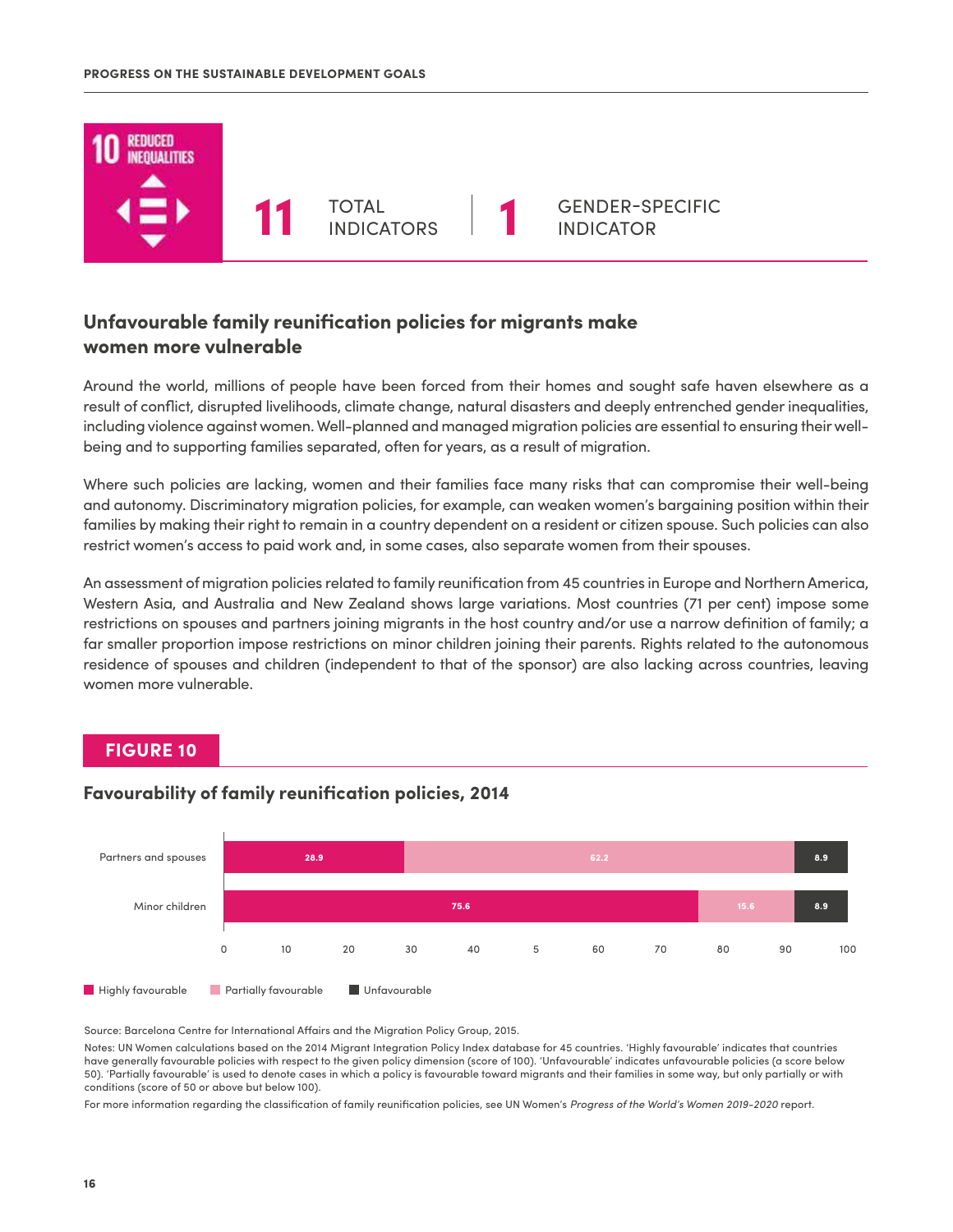

#### **More women than men live in slum-like conditions**

Women are overrepresented in slums in 70 per cent of 61 developing countries where data are available. In 48 per cent of the 61 countries analysed, more than half of the female urban population aged 15 to 49 live in slums, where they lack at least one of the following: access to clean water, improved sanitation facilities, durable housing or sufficient living area. The share for men was only 41 per cent. Many of these women endure not just one deprivation but have several of these basic needs unmet. In 30 per cent of countries—most of them in sub-Saharan Africa more than 5 per cent of all women living in cities had three of these four basic needs unmet at once.

### **FIGURE 11**

**Gender gap among individuals aged 15 to 49 living in slums, latest available year, 2007 to 2017 (percentage-point difference)** 



Source: UN Women calculations based on microdata from DHS for 61 developing countries.

Notes: Gender gap refers to the proportion of women living in slums minus the proportion of men living in slums. SDG indicator 11.1.1 classifies 'slum household' as households that meet at least one out of five listed criteria: (1) lack of access to improved water source, (2) lack of access to improved sanitation facilities, (3) lack of sufficient living area, (4) lack of housing durability and (5) lack of security of tenure. These criteria utilize the international definition of 'slum households' as agreed by UN Habitat, United Nations Statistics Division-UN Cities. However, in practice, the methodology for measuring the security of tenure is not in place; thus, slum status is assessed using the first four criteria only.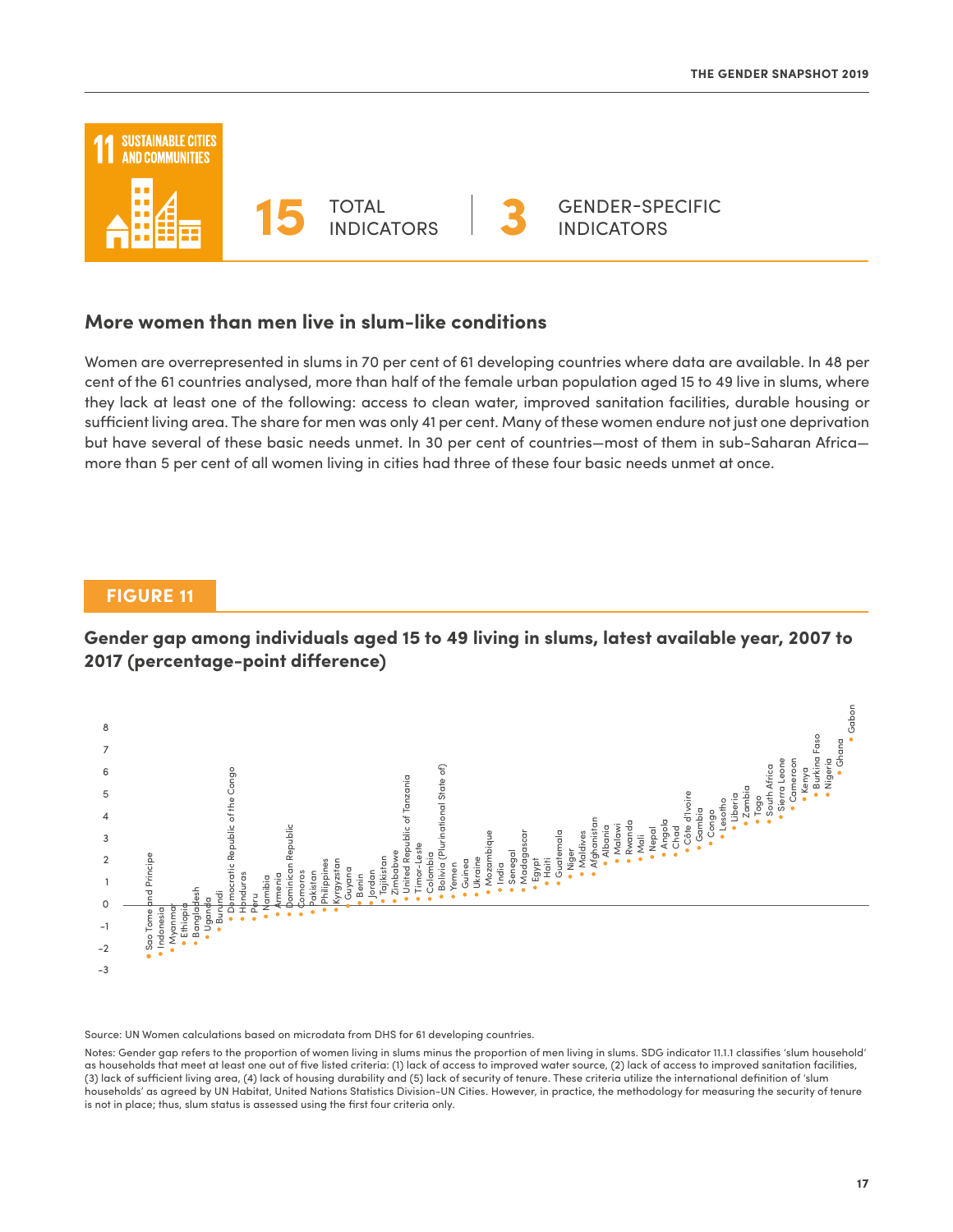

### **Only one gender-specific indicator is available for addressing the gender-environment nexus**

Women and men have different relationships to the environment, such as their access to land and natural resources and their engagement in environmental management. They also tend to differ in their vulnerability to environmental challenges.

Climate-related and geophysical disasters claimed an estimated



**lives** between 1998 and 2017.

### **INCREASING TEMPERATURES, RISING SEA LEVELS, MELTING GLACIERS AND THE LOSS OF BIODIVERSITY**

contributed to some of these disasters and triggered environmental stress.



The effects on the livelihoods and security of people around the world have been devastating, particularly for **women and girls in developing countries.**

Deforestation increases the time women spend collecting fuelwood. In **Zambia,** women spend an average of

#### **800 HOURS**

a year on that task, and in the **United Republic of Tanzania**,



**300 HOURS** a year.

The sustainable management of oceans, seas and marine resources supports the livelihoods of nearly

### **1 billion people.**



### **WOMEN ARE NOT TYPICALLY INCLUDED IN DECISIONS ON THE MANAGEMENT OF COASTAL AND MARINE RESOURCES, LIMITING THEIR ACCESS**

(lack of data and analysis hampers deeper understanding of this relationship).



In fact, **none of the targets for SDG 14 address gender equality** or how marine resources relate to the livelihoods of women and men, including the role such resources can play in food security, employment and poverty reduction.

# **20%**

of the Earth's land area was degraded **between 2000 and 2015,** impacting the lives of

### **1 BILLION PEOPLE.**

Women with little access to productive assets have been disproportionately affected.

Globally, while more **employed women than men are working in agriculture, forestry and fisheries**, only

**13.8%**



of landholders are women.

The gaps widen in regions where agriculture is a key sector:

#### **Central and Southern Asia**

**Sub-Saharan Africa**

Women working in agricultural and related activities:

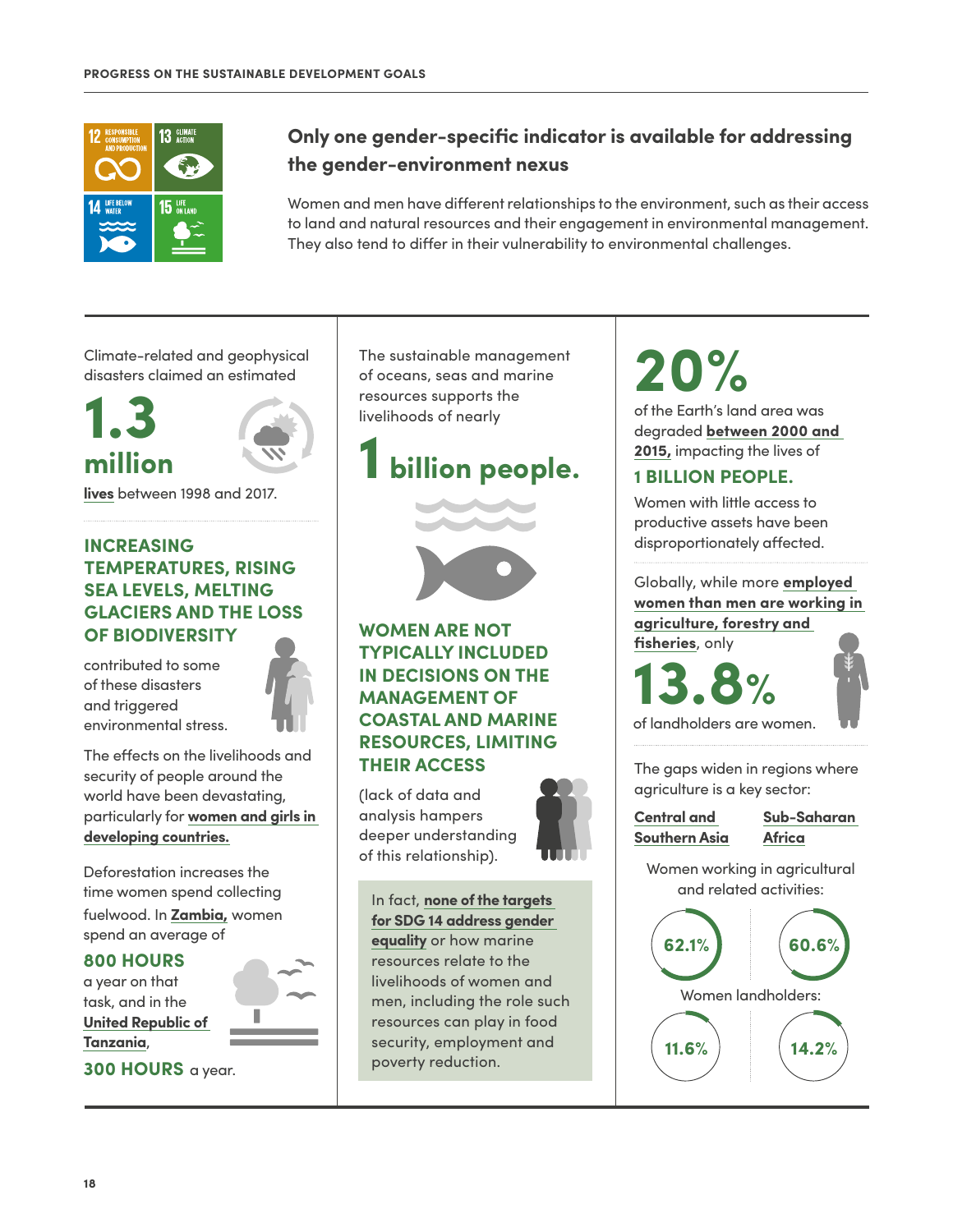

### **Three quarters of human trafficking victims are women and girls**

Women are underrepresented in institutions of global, regional and national governance. They lack the power to shape these institutions, which in turn contributes to a perpetuation of gender bias. What's more, while the gender dimensions of conflict and the pivotal role women play in building and sustaining peace are increasingly recognized, the opportunities to promote women's leadership, enhance their access to justice, and build more peaceful and inclusive societies have not been sufficiently harnessed.

As a result, crimes against women and girls are committed with widespread impunity: Homicide, rape and other forms of violence against women continue to be pervasive during and after conflict. Most victims of human trafficking detected in countries around the world are intended for sexual exploitation. More than half of them are adult women and about a quarter of them are girls. In Latin America and the Caribbean, 90 percent of detected victims of trafficking in persons are women and girls.



### **FIGURE 13**

### **Detected victims of trafficking in persons by sex and age, latest available data, 2013−2017 (percentage)**

Source: UN Women calculations based on data from United Nations Office on Drugs and Crime, 2016.

Note: The world aggregate is based on 38 per cent of the world's population and 41 per cent of countries. Due to low coverage, estimates for Central and Southern Asia, Oceania (excluding Australia and New Zealand) and sub-Saharan Africa are not shown. Women refers to females aged 18 years and older, girls refers to females below age 18, men refers to males aged 18 years and older, and boys refers to males below age 18.

\*The SDG region is Australia and New Zealand, but no data are available for New Zealand.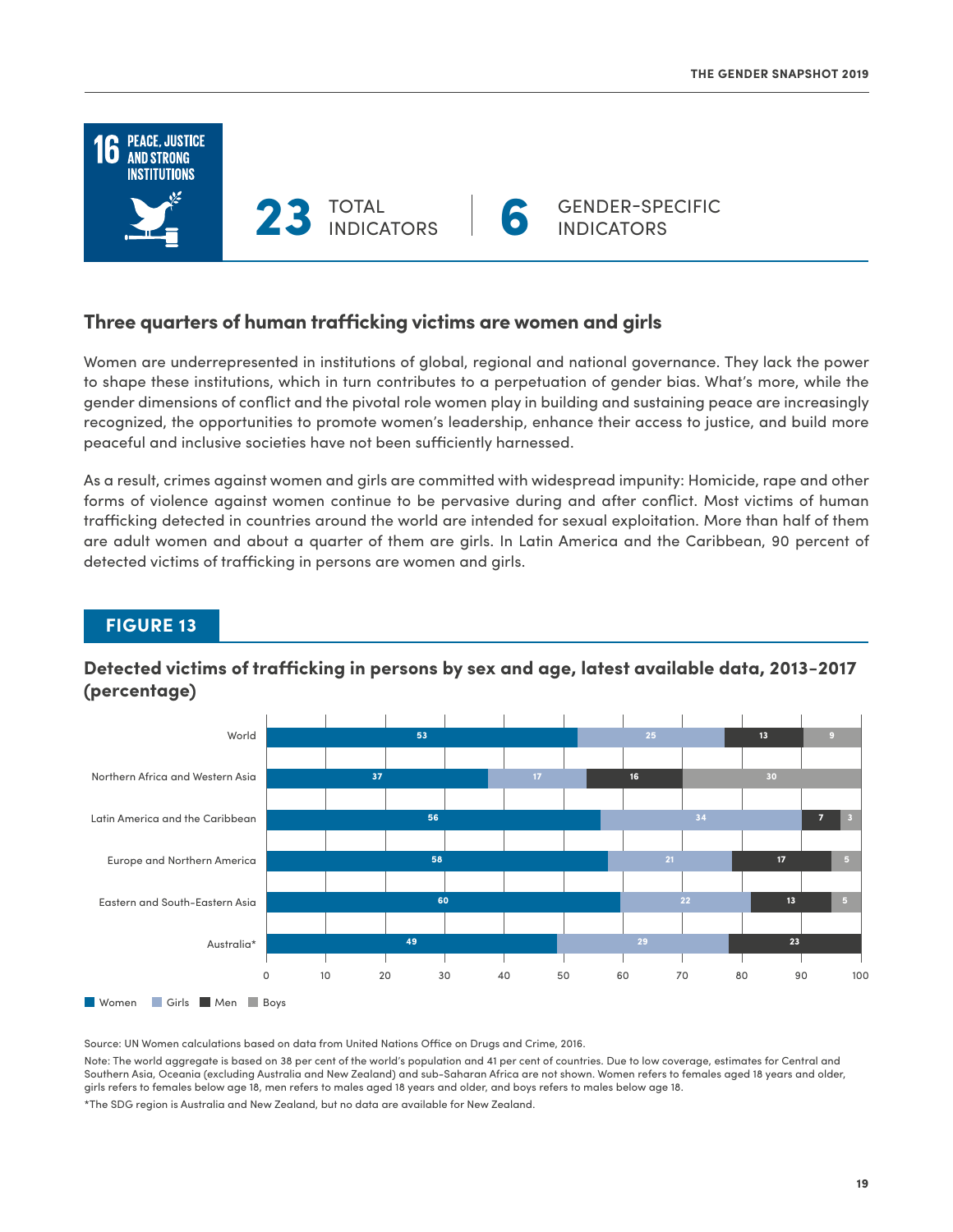

### **Increased mobilization of financial resources for gender equality is urgently needed**

Achieving the SDGs for women and girls requires an enabling environment and a stronger commitment to partnership and cooperation. Target 17.3 therefore calls for increased mobilization of financial resources for developing countries, which can be monitored from a gender equality perspective by examining the resources received by developing countries as official development assistance (ODA).

Of the \$117 billion in ODA commitments received by developing countries from OECD Development Assistance Committee (DAC) countries, 62 per cent remained gender 'blind', on average. Of the remaining 38 per cent, 34 per cent of funds were allocated with a significant focus on gender equality and 4 per cent focused on gender equality as a principal objective. Only nine countries directed more than half of their bilateral allocable aid to gender equality as either a principal or significant objective.

In 2017, commitments to gender equality and women's empowerment made by 26 private foundations reporting to the OECD Development Co-operation Directorate totalled US\$1.2 billion. The sum corresponded to 16 per cent of the total development flows contributed by these foundations.

### **FIGURE 14**

### **Proportion of ODA focused on gender equality in bilateral allocable aid, 2016-2017 average (percentage)**



Gender equality as a principal objective Gender equality as a significant objective

Source: Aid in support of gender equality and women's empowerment (annual statistical charts), Organisation for Economic Co-operation and Development (OECD), 2019.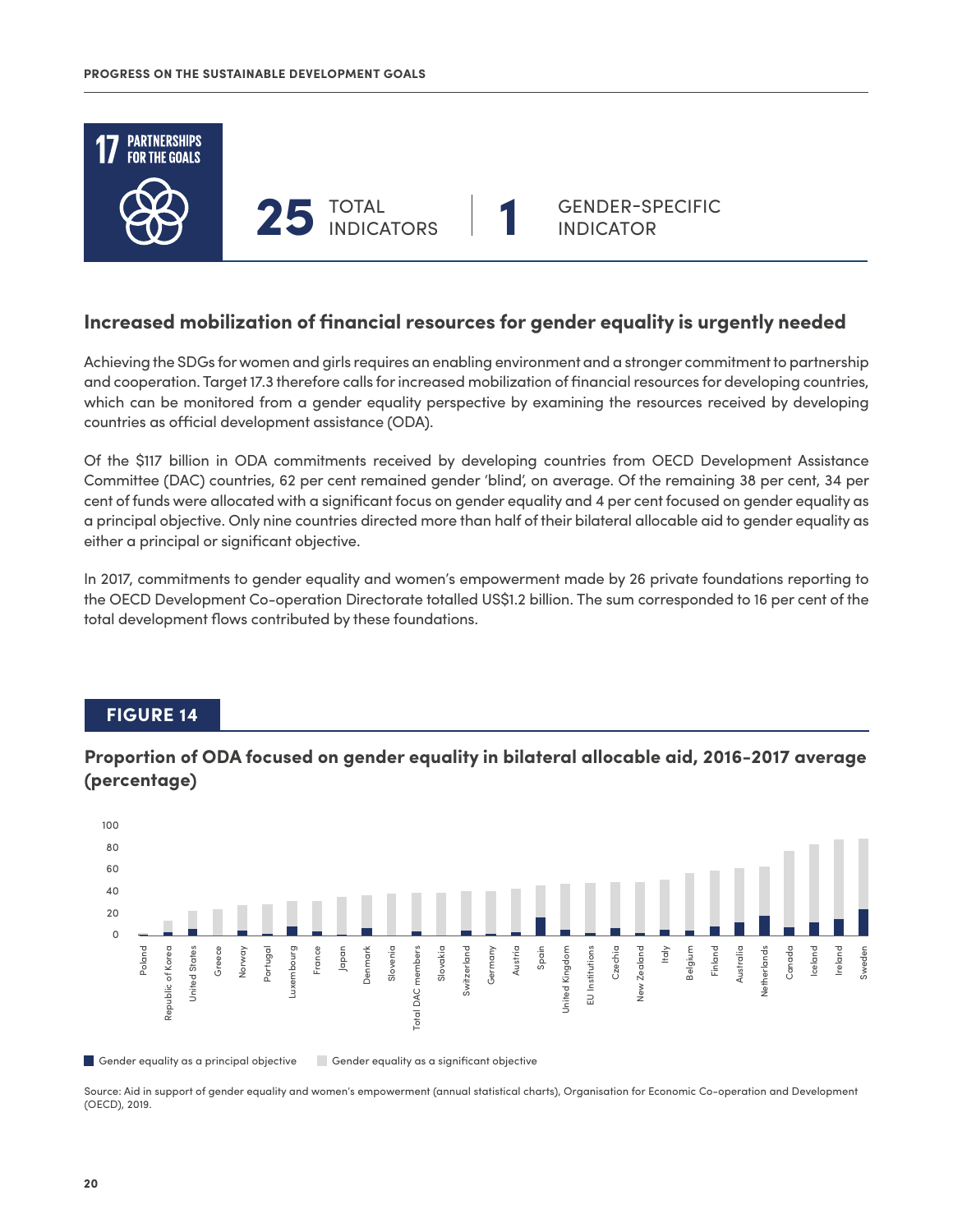# **LIST OF GENDER SPECIFIC INDICATORS**

Gender equality is a prominent and cross-cutting feature of the 2030 Agenda, one that is key to realizing women's and girls' human rights and catalysing progress across all the SDGs. In the SDG indicator framework, a total of 53 indicators are gender-specific. This means that they are either targeted at women and girls under SDG 5, explicitly call for disaggregation by sex, or refer to gender equality as the underlying objective. Lack of gender data, however, and the absence of gender-specific indicators across all goals, makes it difficult to establish gender equality baselines. Trend data, which are essential for assessing the direction and pace of progress, are also lacking. Without timely and reliable information about gender equality and the status of women, it is impossible to know whether measures taken to address gender inequality have the desired effect and whether women and girls are benefiting from the broader measures taken to address the economic, social and environmental targets set out in the 2030 Agenda. Commitments at the highest political level are needed for a follow-up and review process that is evidence-based, open, inclusive, transparent and gender sensitive. This includes greater efforts made to map existing data sources, develop inventories of sex-disaggregated statistics and gender-specific indicators, and utilize existing data to analyse the SDGs from a gender perspective. Investing in national statistical capacity, particularly in developing countries, is also central to the monitoring of gender equality and the SDGs.

| Goal 1. End poverty in all its forms everywhere                                                         | <b>Total indicators: 14</b> |  |
|---------------------------------------------------------------------------------------------------------|-----------------------------|--|
| <b>Gender-specific indicators (6)</b>                                                                   |                             |  |
| 1.1.1 Population living below US\$1.90 per day, by sex                                                  |                             |  |
| 1.2.1 Population living below the national poverty line, by sex                                         |                             |  |
| 1.2.2 Multidimensional poverty among women                                                              |                             |  |
| 1.3.1 Population covered by social protection, by sex                                                   |                             |  |
| 1.4.2 Secure tenure rights to land, by sex                                                              |                             |  |
| 1.b.1 Proportion of government spending to sectors benefiting women, poor and vulnerable groups         |                             |  |
| Goal 2. End hunger, achieve food security and improved nutrition and<br>promote sustainable agriculture | <b>Total indicators: 13</b> |  |
| <b>Gender-specific indicator (1)</b>                                                                    |                             |  |
| 2.3.2 Average income of small-scale food producers, by sex                                              |                             |  |
| Goal 3. Ensure healthy lives and promote well-being for all at all ages                                 | <b>Total indicators: 27</b> |  |
| <b>Gender-specific indicators (6)</b>                                                                   |                             |  |
| 3.1.1 Maternal mortality ratio                                                                          |                             |  |
| 3.1.2 Births attended by skilled health personnel                                                       |                             |  |
| 3.3.1 New HIV infections, by sex                                                                        |                             |  |
| 3.7.1 Satisfactory family planning with modern methods                                                  |                             |  |
| 3.7.2 Adolescent birth rate                                                                             |                             |  |
| 3.8.1 Coverage of essential health services, including reproductive and maternal health                 |                             |  |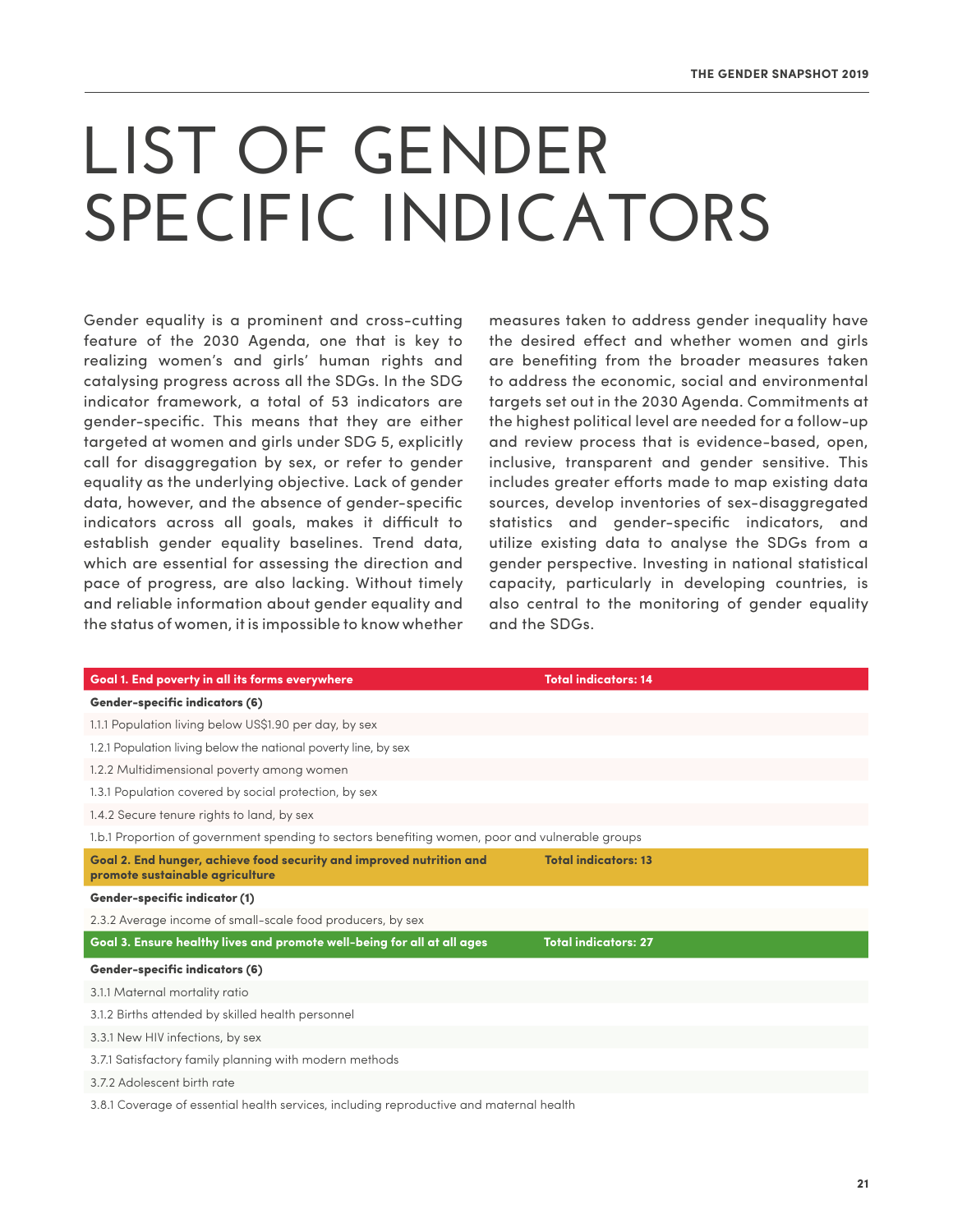| Goal 4. Ensure inclusive and equitable quality education and promote<br>lifelong learning opportunities for all                 | <b>Total indicators: 11</b> |  |
|---------------------------------------------------------------------------------------------------------------------------------|-----------------------------|--|
| <b>Gender-specific indicators (8)</b>                                                                                           |                             |  |
| 4.1.1 Minimum proficiency in reading and mathematics at the end of primary and lower secondary, by sex                          |                             |  |
| 4.2.1 Early childhood development, by sex                                                                                       |                             |  |
| 4.2.2 Pre-primary participation, by sex                                                                                         |                             |  |
| 4.3.1 Participation of youth and adults in education, by sex                                                                    |                             |  |
| 4.5.1 Parity indices for all education indicators                                                                               |                             |  |
| 4.6.1 Proficiency (at a given age group) in functional literacy and numeracy skills, by sex                                     |                             |  |
| 4.7.1 Mainstreaming of global citizenship education, gender equality and human rights                                           |                             |  |
| 4.a.1 Upgrade education facilities with handwashing and single-sex sanitation facilities                                        |                             |  |
| Goal 5. Achieve gender equality and empower all women and girls                                                                 | <b>Total indicators: 14</b> |  |
| <b>Gender-specific indicators (14)</b>                                                                                          |                             |  |
| 5.1.1 Legal frameworks to promote, enforce, and monitor equality and non-discrimination based on sex                            |                             |  |
| 5.2.1 Women and girls subjected to intimate partner violence                                                                    |                             |  |
| 5.2.2 Sexual violence against women and girls by a non-intimate partner                                                         |                             |  |
| 5.3.1 Child marriage among women and girls                                                                                      |                             |  |
| 5.3.2 Female genital mutilation                                                                                                 |                             |  |
| 5.4.1 Unpaid domestic and care work, by sex                                                                                     |                             |  |
| 5.5.1 Women in parliaments and local governments                                                                                |                             |  |
| 5.5.2 Women in managerial positions                                                                                             |                             |  |
| 5.6.1 Proportion of women and girls who make informed decisions on reproductive health                                          |                             |  |
| 5.6.2 Laws on equal access to reproductive health, information and education                                                    |                             |  |
| 5.a.1 Ownership or secure rights over agricultural land, by sex                                                                 |                             |  |
| 5.a.2 Laws that guarantee equal land rights                                                                                     |                             |  |
| 5.b.1 Women who own a mobile phone                                                                                              |                             |  |
| 5.c.1 Countries with system to track gender equality                                                                            |                             |  |
| Goal 6. Ensure availability and sustainable management of water and<br>sanitation for all                                       | <b>Total indicators: 11</b> |  |
| Gender-specific indicators (No gender-specific indicators)                                                                      |                             |  |
| Goal 7. Ensure access to affordable, reliable, sustainable and modern<br>energy for all                                         | <b>Total indicators: 6</b>  |  |
| Gender-specific indicators (No gender-specific indicators)                                                                      |                             |  |
| Goal 8. Promote sustained, inclusive and sustainable economic growth, full<br>and productive employment and decent work for all | <b>Total indicators: 17</b> |  |
| <b>Gender-specific indicators (6)</b>                                                                                           |                             |  |
| 8.3.1 Proportion of informal employment, by sex                                                                                 |                             |  |
| 8.5.1 Average hourly earnings of female employees                                                                               |                             |  |
| 8.5.2 Unemployment rate, by sex                                                                                                 |                             |  |
| 8.7.1 Proportion and number of children engaged in child labour, by sex                                                         |                             |  |
| 8.8.1 Fatal and non-fatal occupational injuries, by sex                                                                         |                             |  |
| 8.8.2 National compliance of labour rights, by sex                                                                              |                             |  |
| Goal 9. Build resilient infrastructure, promote inclusive and sustainable<br>industrialization and foster innovation            | <b>Total indicators: 12</b> |  |

**Gender-specific indicators (No gender-specific indicators)**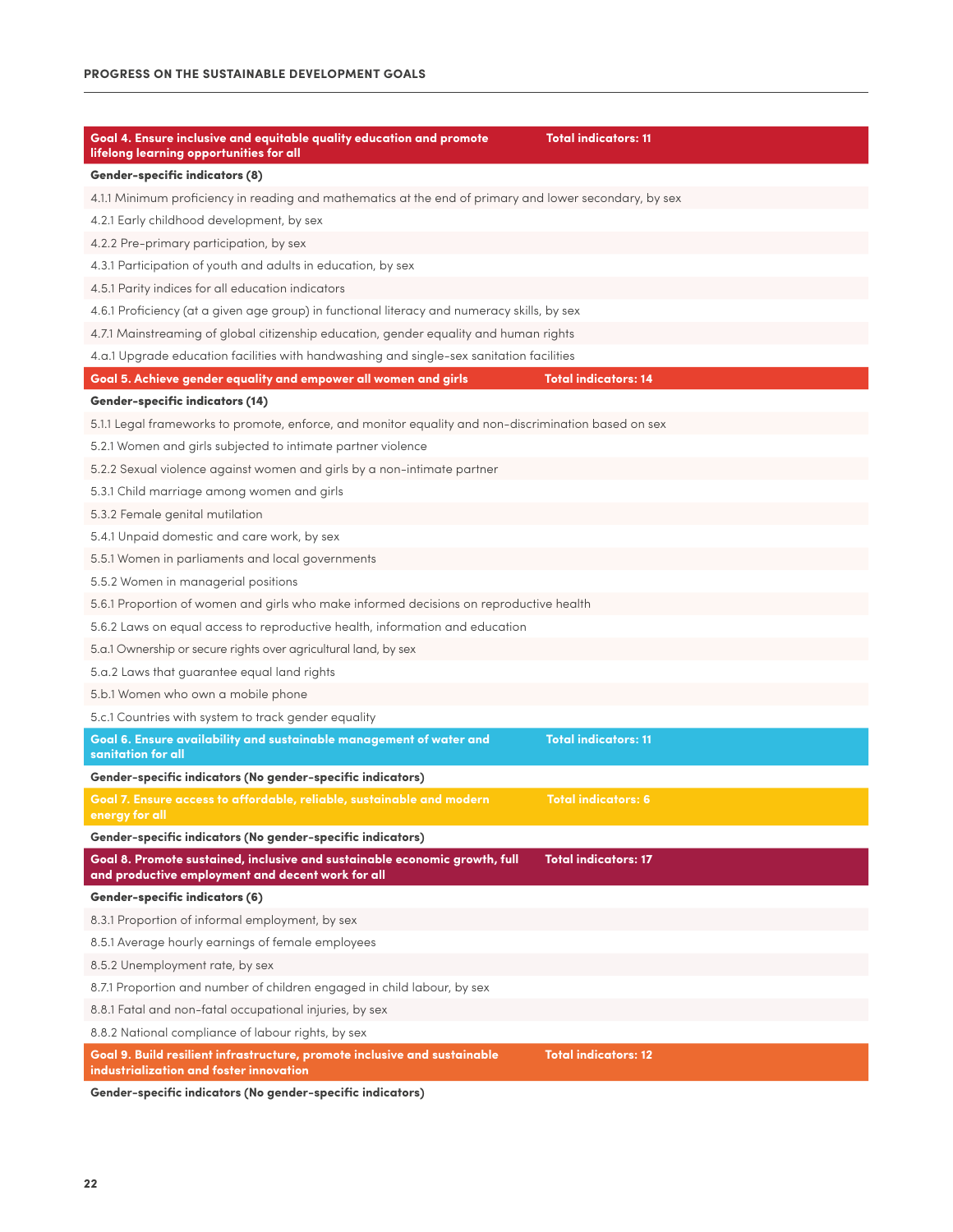| Goal 10. Reduce inequality within and among countries                                                                                                                                                       | <b>Total indicators: 11</b> |                                |
|-------------------------------------------------------------------------------------------------------------------------------------------------------------------------------------------------------------|-----------------------------|--------------------------------|
| <b>Gender-specific indicator (1)</b>                                                                                                                                                                        |                             |                                |
| 10.2.1 People living below 50% of median income, by sex                                                                                                                                                     |                             |                                |
| Goal 11. Make cities and human settlements inclusive, safe, resilient and<br>sustainable                                                                                                                    | <b>Total indicators: 15</b> |                                |
| <b>Gender-specific indicators (3)</b>                                                                                                                                                                       |                             |                                |
| 11.2.1 Access to public transport, by sex                                                                                                                                                                   |                             |                                |
| 11.7.1 Share of open public space in built-up urban areas, by sex                                                                                                                                           |                             |                                |
| 11.7.2 Victims of physical or sexual harassment, by sex                                                                                                                                                     |                             |                                |
| Goal 12. Ensure sustainable consumption and production patterns                                                                                                                                             | <b>Total indicators: 13</b> |                                |
| Gender-specific indicators (No gender-specific indicators)                                                                                                                                                  |                             |                                |
| Goal 13. Take urgent action to combat climate change and its impacts                                                                                                                                        | <b>Total indicators: 8</b>  |                                |
| Gender-specific indicator (1)                                                                                                                                                                               |                             |                                |
| 13.b.1 LDCs and SIDS receiving support for climate change-related planning and management                                                                                                                   |                             |                                |
| Goal 14. Conserve and sustainably use the oceans, seas and marine<br>resources for sustainable development                                                                                                  | <b>Total indicators: 10</b> |                                |
| Gender-specific indicators (No gender-specific indicators)                                                                                                                                                  |                             |                                |
| Goal 15. Protect, restore and promote sustainable use of terrestrial<br>ecosystems, sustainably manage forests, combat desertification, and halt<br>and reverse land degradation and halt biodiversity loss | <b>Total indicators: 14</b> |                                |
| Gender-specific indicators (No gender-specific indicators)                                                                                                                                                  |                             |                                |
| Goal 16. Promote peaceful and inclusive societies for sustainable<br>development, provide access to justice for all and build effective,<br>accountable and inclusive institutions at all levels            | <b>Total indicators: 23</b> |                                |
| <b>Gender-specific indicators (6)</b>                                                                                                                                                                       |                             |                                |
| 16.1.1 Intentional homicide, by sex                                                                                                                                                                         |                             |                                |
| 16.1.2 Conflict-related deaths, by sex                                                                                                                                                                      |                             |                                |
| 16.2.2 Victims of human trafficking, by sex                                                                                                                                                                 |                             |                                |
| 16.2.3 Sexual violence against girls                                                                                                                                                                        |                             |                                |
| 16.7.1 Women in public institutions                                                                                                                                                                         |                             |                                |
| 16.7.2 Perceptions of inclusion in decision-making, by sex                                                                                                                                                  |                             |                                |
| Goal 17. Strengthen the means of implementation and revitalize the Global<br>Partnership for Sustainable Development                                                                                        | <b>Total indicators: 25</b> |                                |
| <b>Gender-specific indicator (1)</b>                                                                                                                                                                        |                             |                                |
| 17.18.1 Full disaggregation of SDG indicators                                                                                                                                                               |                             |                                |
| Total                                                                                                                                                                                                       | Total indicators: 232*      | Gender-specific indicators: 53 |

\*Note that the total number of indicators listed in the global indicator framework for the SDGs is 244. However, since nine indicators repeat under different targets, the actual number of individual indicators is 232. Official SDG indicator names have been condensed for the purposes of this depiction given space limitations.